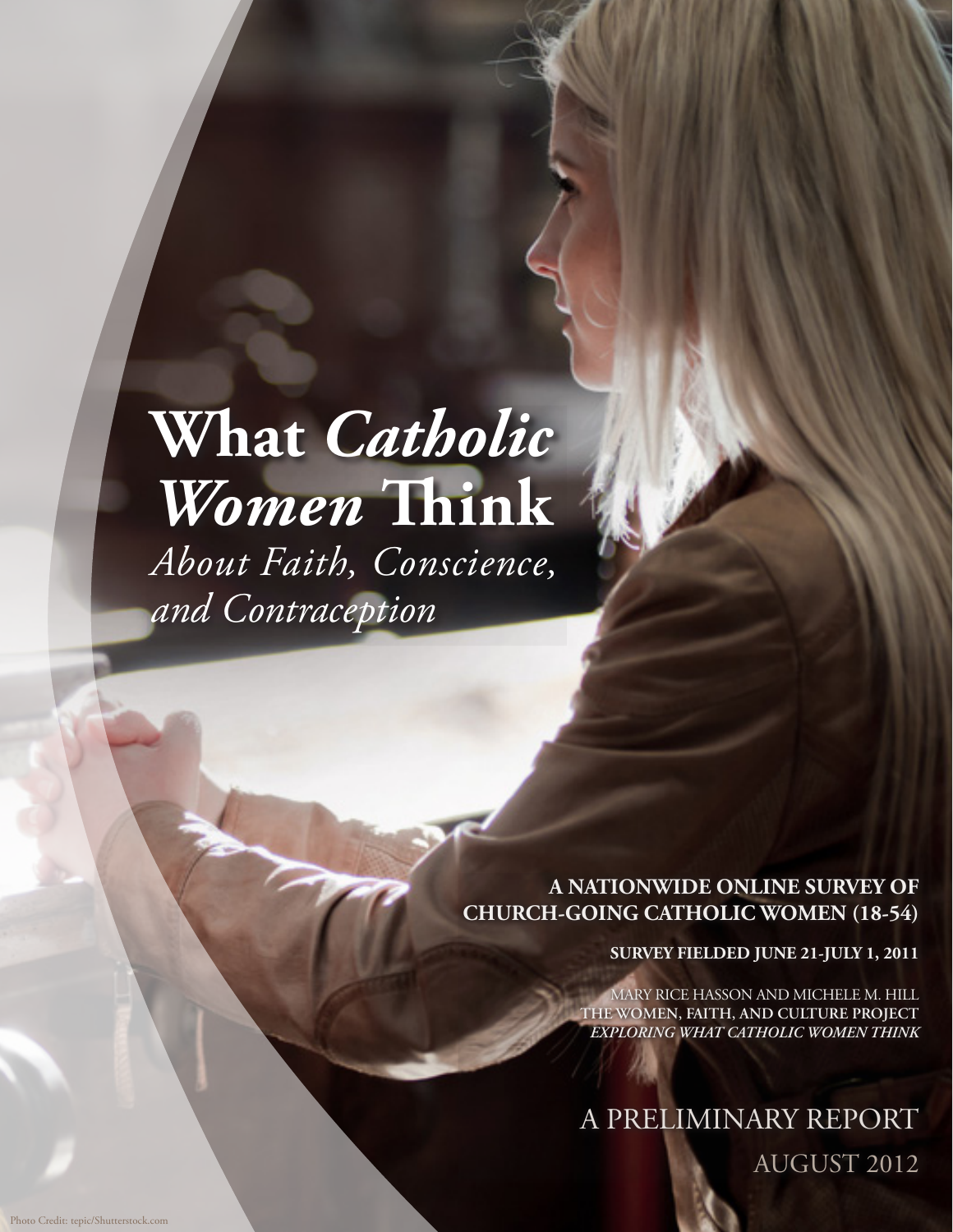# **What** *Catholic Women* **Think**

*About Faith, Conscience, and Contraception*

### PRELIMINARY REPORT

#### CO-AUTHORS

#### **Mary Rice Hasson, J.D.**

*Mrs. Hasson is a Fellow in the Catholic Studies Program at the Ethics and Public Policy Center, Washington, D.C., where she researches and writes on issues related to Catholicism, women, and families. She directs the Women, Faith, and Culture project.\**  Contact: [mhasson@eppc.org](mailto:mhasson@eppc.org)

#### **Michele M. Hill**

*Mrs. Hill has served the Catholic Church for 25 years in a variety of ministries to women, principally within the Archdiocese of Baltimore. A Baltimore businesswoman, she co-directs the Women, Faith, and Culture project.*

#### RESEARCH

**Survey and Statistical Analysis by:** [the polling company, inc./WomanTrend](http://www.pollingcompany.com) *1220 Connecticut Avenue N.W., Washington D.C. 20036*

**© 2012 Mary Rice Hasson and Michele M. Hill** *\*Women, Faith, and Culture is a project of Women, Faith, and Culture, Inc., a 501©(3) not-for-profit Virginia corporation.*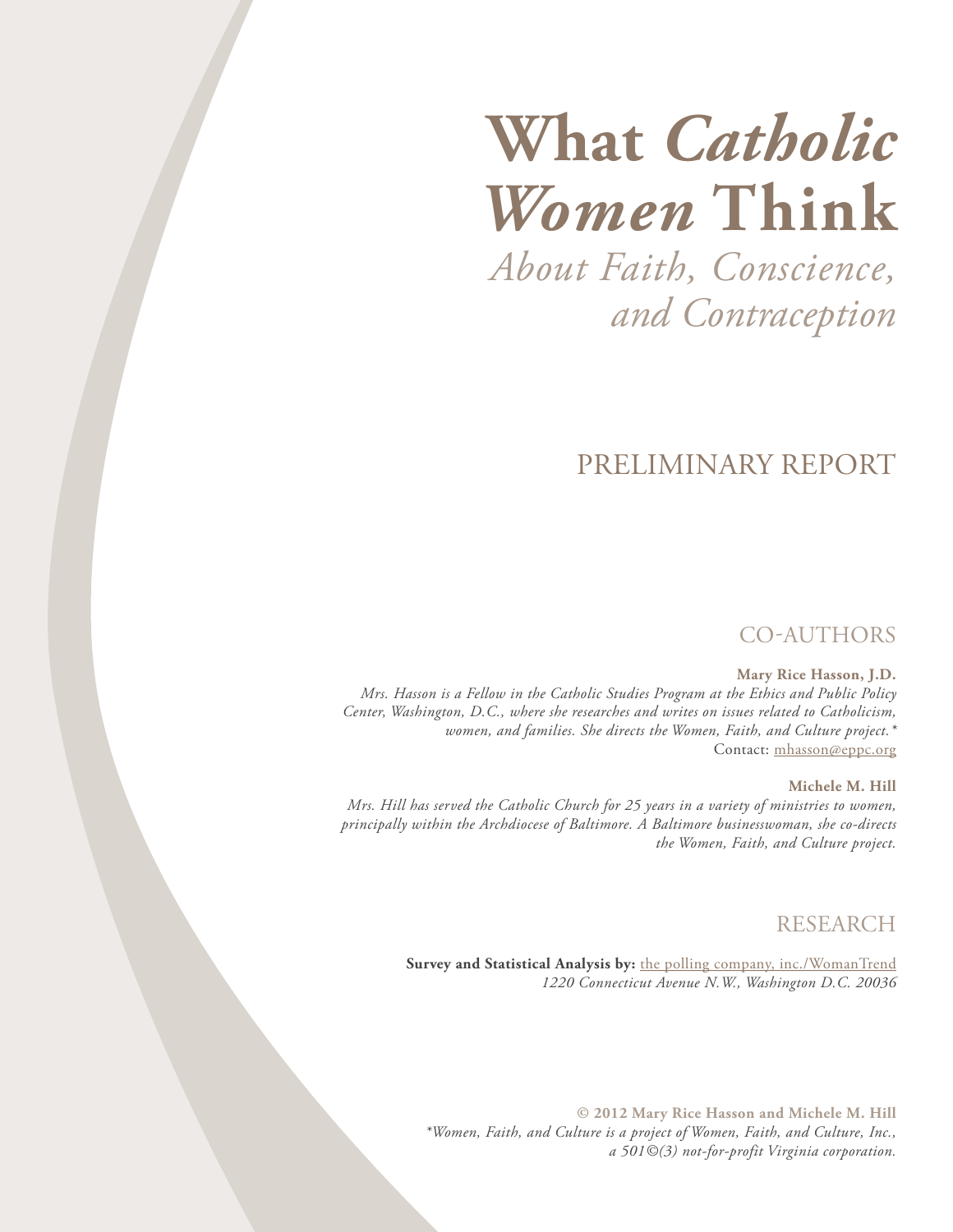## **Table Contents** *of*

| 1              | Acknowledgements         |
|----------------|--------------------------|
| $\overline{2}$ | <b>Executive Summary</b> |
| 5              | Methodology              |
| 6              | Introduction             |
| $\overline{O}$ | Findings                 |
| 19             | Conclusion               |
| 23             | Appendix                 |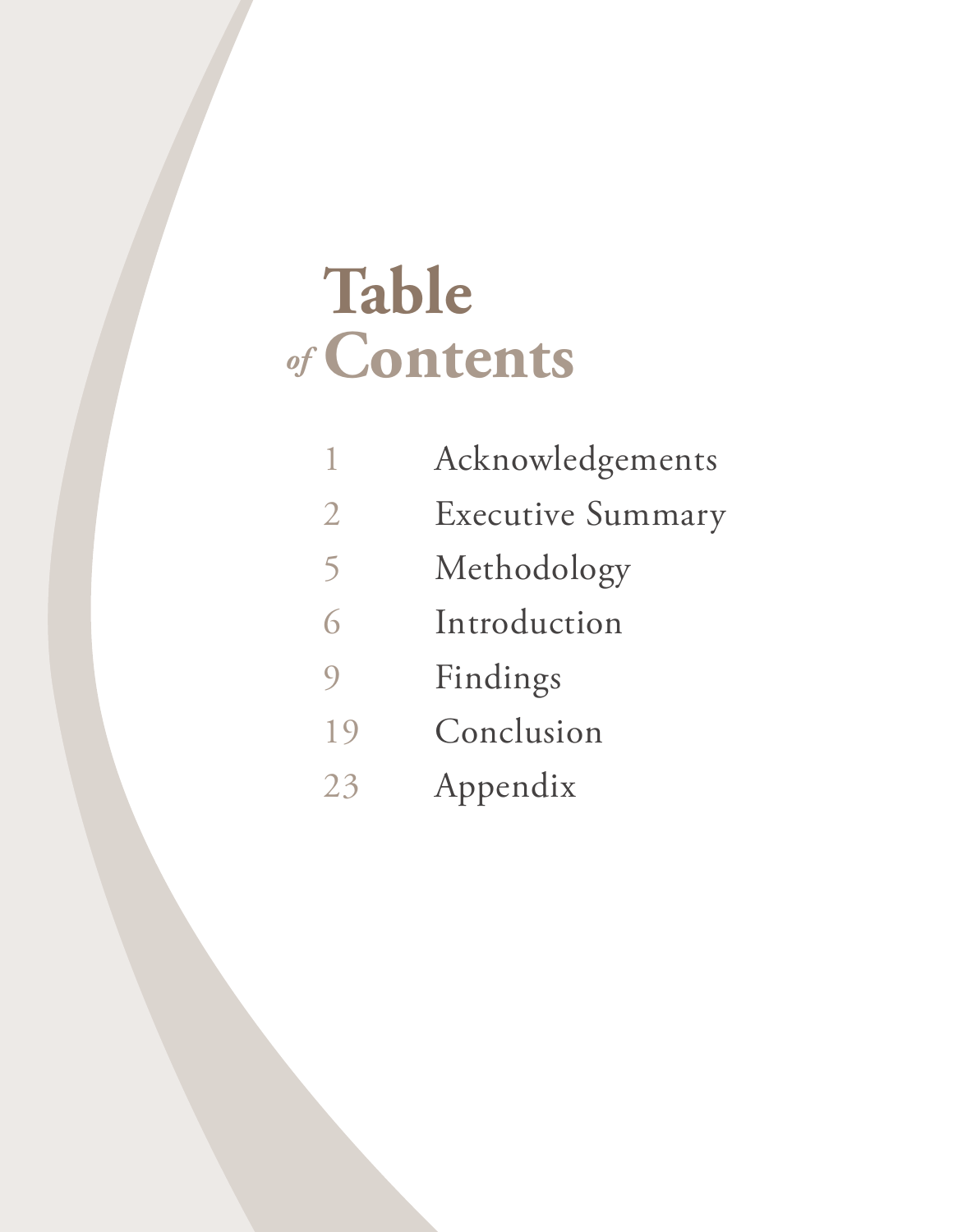## **Acknowledgements**

We are grateful for the support of Cardinal Edwin F. O'Brien, who encouraged this project while he was Archbishop of Baltimore. We thank Msgr. John A. Dietzenbach of Church of the Resurrection Parish in the Diocese of Baltimore for his invaluable support as well. We are grateful also to the Our Sunday Visitor Institute for the grant that helped make this work possible—and for the Institute's willingness to fund a new approach in support of the Church's teaching on sexual morality and the dignity of human life. In particular, we are indebted to Dr. Janet Smith, Ph.D., a tireless ambassador of the Church's teachings on sexuality, for her support, encouragement, and advice. We are grateful for the support of several additional benefactors, who preferred to remain anonymous, and to the Ethics and Public Policy Center for supporting the work of co-author Mary Hasson. We are indebted to Kellyanne Conway and her research team at **the polling company, inc./WomanTrend** for their dedicated guidance and expertise.

#### Advisory Committee

This project has benefited immensely from the invaluable knowledge, wisdom, and creativity of our Advisory Committee, a select group of women in the Church. Their suggestions for lines of inquiry and their comments at critical stages of this project improved our work immeasurably. In particular, we express deep gratitude to Dr. Pia de Solenni, Dr. Theresa Farnan, Terry Polakovic, Erika Bachiochi, Lisa Brenninkmeyer, and Marjorie Campbell for their ongoing, valuable contributions. We are thankful for the time, talent, and dedication that all these women offer in service to the Church, Catholic women, and their families. The authors, Mary Rice Hasson and Michele Hill, generated the report's final conclusions and any errors in this report are the sole responsibility of the authors.

*(Affiliations are for identification only and do not imply institutional endorsements.)*

[Erika Bachiochi](http://erika.bachiochi.com/), J.D., Editor, *[Women, Sex, and the Church](http://erika.bachiochi.com/)*

[Laraine Bennett,](http://www.catholic.com/profiles/laraine-bennett) M.A., Co-author of the best-selling *[Temperament](http://www.amazon.com/The-Temperament-God-Gave-You/dp/1933184027/ref=pd_sim_b_1)* series, including *[The Temperament God Gave Your Kids](http://www.youtube.com/watch?v=-pDXsgXwN-o&feature=endscreen&NR=1)*

[Lisa Brenninkmeyer](http://www.walkingwithpurpose.com/about-us/board-members/contacts?layout=item&cid=221), Co-Chairman of the Board and Founder, [Walking With Purpose](http://www.walkingwithpurpose.com/)

Marie Buonforte, President of Women, Faith, and Culture, Inc.

[Marjorie Campbell](http://www.newfeminism.co/author/marjorie-campbell/), J.D., LL.M., J.C.L., Creator of [NewFeminism](http://www.newfeminism.co/)

Maria Cunningham, Educator

Theresa Farnan, Ph.D., [Advisor](http://old.usccb.org/laity/staff.shtml), USCCB Committee on Laity, Marriage, Family Life, and Youth; Adjunct Professor, Franciscan University of Steubenville

[Lisa Hendey,](http://lisahendey.com/category/lisa-hendey/) Author, *[The Handbook for Catholic Moms](http://www.amazon.com/The-Handbook-Catholic-Moms-Nurturing/dp/159471228X)* and *A Book of Saints for Catholic Moms*; Creator of [CatholicMom.com](http://catholicmom.com/)

[Jennifer Roback Morse](http://www.ruthinstitute.org/pages/DrJBio.html), Ph.D., Founder and President, [Ruth Institute](http://www.ruthinstitute.org/index.html)

Elizabeth Moschetto, Educator

[Terry Polakovic,](http://endowgroups.org/2011/02/endows-executive-director/) Co-Founder and Executive Director, [ENDOW](http://endowgroups.org/)

[Pia de Solenni,](http://piadesolenni.com/about-dr-pia/) S.T.D., Moral Theologian and Cultural Analyst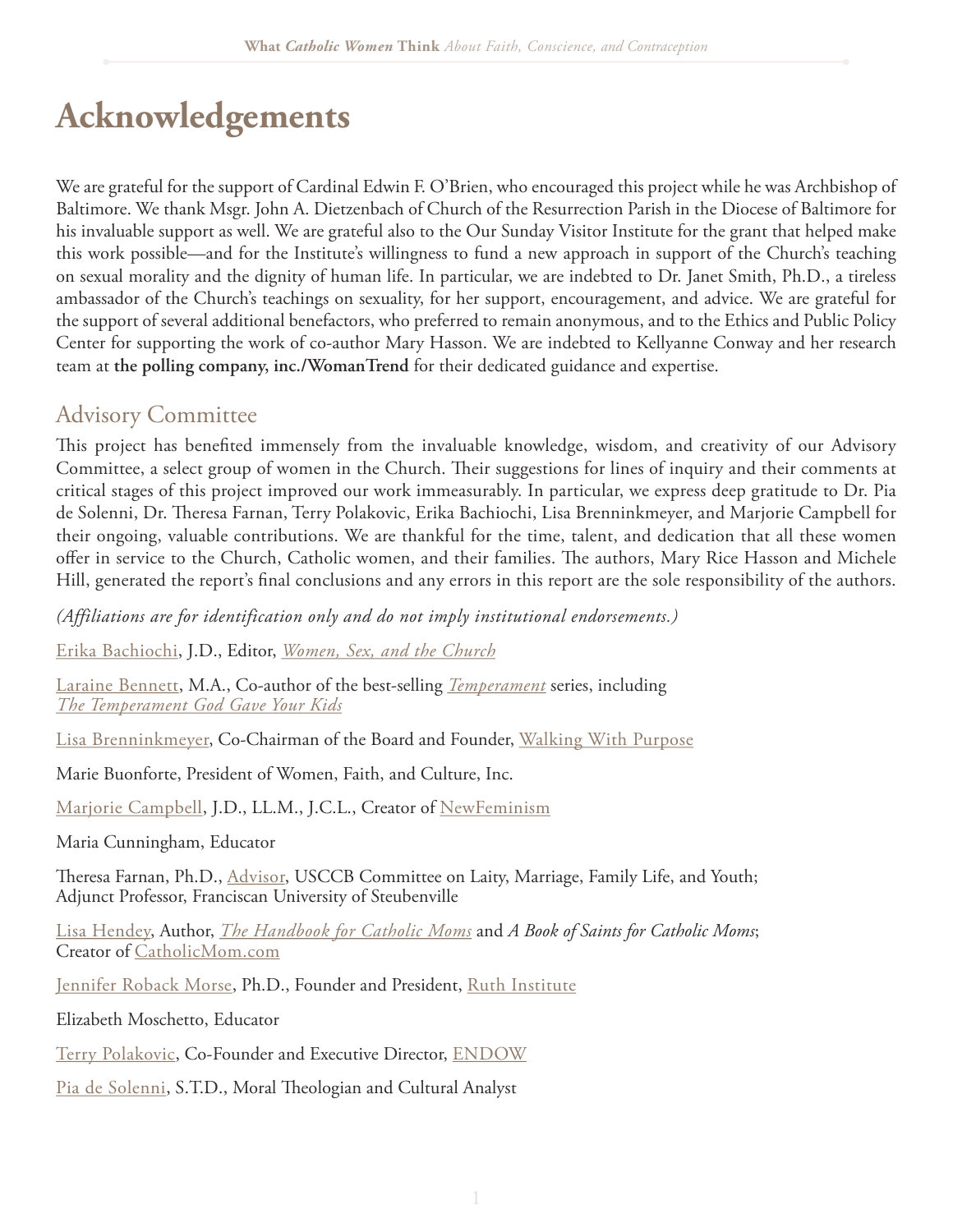## **Executive Summary**

This report, *What Catholic Women Think About Faith*, Conscience, and Contraception, offers new data about the views of church-going Catholic women towards contraception and related Church teachings—views that present both a challenge and an opportunity for the Church. The data confirms that most Catholic women<sup>1</sup> do not fully support the Church's teachings on contraception and natural family planning. However, Catholic women who regularly participate in the Church's sacramental life (Mass and Confession) agree with the teachings on contraception and family planning in significantly higher numbers than women overall. Moreover, many Catholic women express partial agreement with these teachings and show encouraging receptivity to learning more about them. This receptivity offers the Church a previously unrealized opportunity to communicate those teachings more persuasively and effectively.

The data underscores, however, the formidable challenge the Church faces in the area of conscience formation, particularly about sexual matters. The popular culture's messages about sex and contraception have shaped the views of many Catholic women, setting in place an implicit framework for moral decision-making that is at odds with Church teachings. At the same time, Catholic women tend to treat the Church like a familiar relative and her teachings like unsolicited advice: women listen, but feel little obligation to follow the 'advice' given.

The *Women, Faith, and Culture* project commissioned an online survey, fielded June 21 through July 1, 2011, as part of a larger research effort to explore the views of church-going Catholic women, ages 18-54, on a variety of topics related to faith and sexuality. This project focuses solely on church-going Catholic women, as opposed to women who self-identify as Catholic regardless of Mass attendance or interaction with the institutional Church. Our survey sample (824) was split evenly between women who attend church at least weekly and those who attend church less than weekly but at least a few times per year. (Survey and statistical analysis conducted by **the polling company, inc./WomanTrend**, Washington, D.C. Margin of error  $\pm$  3.5%. See Methodology section for details.)

Against a backdrop of questions on faith and conscience formation, the survey assessed, first, how many church-going Catholic women could correctly identify Catholic teachings on contraception; second, how many of these women would accept or reject the teachings on contraception when those teachings were presented accurately; third, the reasons why Catholic women reject Church teaching on these issues; and fourth, whether women who reject the Church's teachings might be receptive to learning more about those teachings and, if so, what kind of information they might welcome.

Critics of the Church's teaching propose an image of Catholic women fiercely and forever opposed to the Church's teaching on contraception, and suggest [\(wrongly](http://www.washingtonpost.com/blogs/fact-checker/post/the-claim-that-98-percent-of-catholic-women-use-contraception-a-media-foul/2012/02/16/gIQAkPeqIR_blog.html)) that [nearly all](http://www.washingtonpost.com/blogs/fact-checker/post/the-claim-that-98-percent-of-catholic-women-use-contraception-a-media-foul/2012/02/16/gIQAkPeqIR_blog.html) Catholic women use contraception. The reality is far more nuanced.

#### A Complex Picture

Our research found that up to one-third of church-going Catholic women (26-33%, depending on the question) hold mistaken beliefs about the Church's teaching on contraception. For example, 33% of Catholic women incorrectly believe that the Church teaches that couples have the right to decide the moral acceptability of contraception *regardless* of Church teaching.

When presented with an accurate description of the Church's teachings on family planning, many Catholic women show reluctance to completely reject the Church's teaching. Instead, three groups emerge: "the faithful" (who fully accept the Church's teaching), "the dissenters" (who completely reject the Church's teaching), and the "soft middle" (who accept "parts" but "not all" of the teaching). In addition, a significant number of women in the "soft middle" show openness to learning more about the Church's teachings on contraception and natural family planning (NFP).

Frequent sacramental practice signals greater likelihood of complete acceptance of Church teaching on contraception and family planning. While few Catholic women overall (13%) completely accept the Church's teaching, that number doubles (27%) among young (18-34) women who attend Church every week. And it climbs still higher among women who both attend Mass weekly and have been to confession within the past year—37% of these women completely accept the Church's teaching.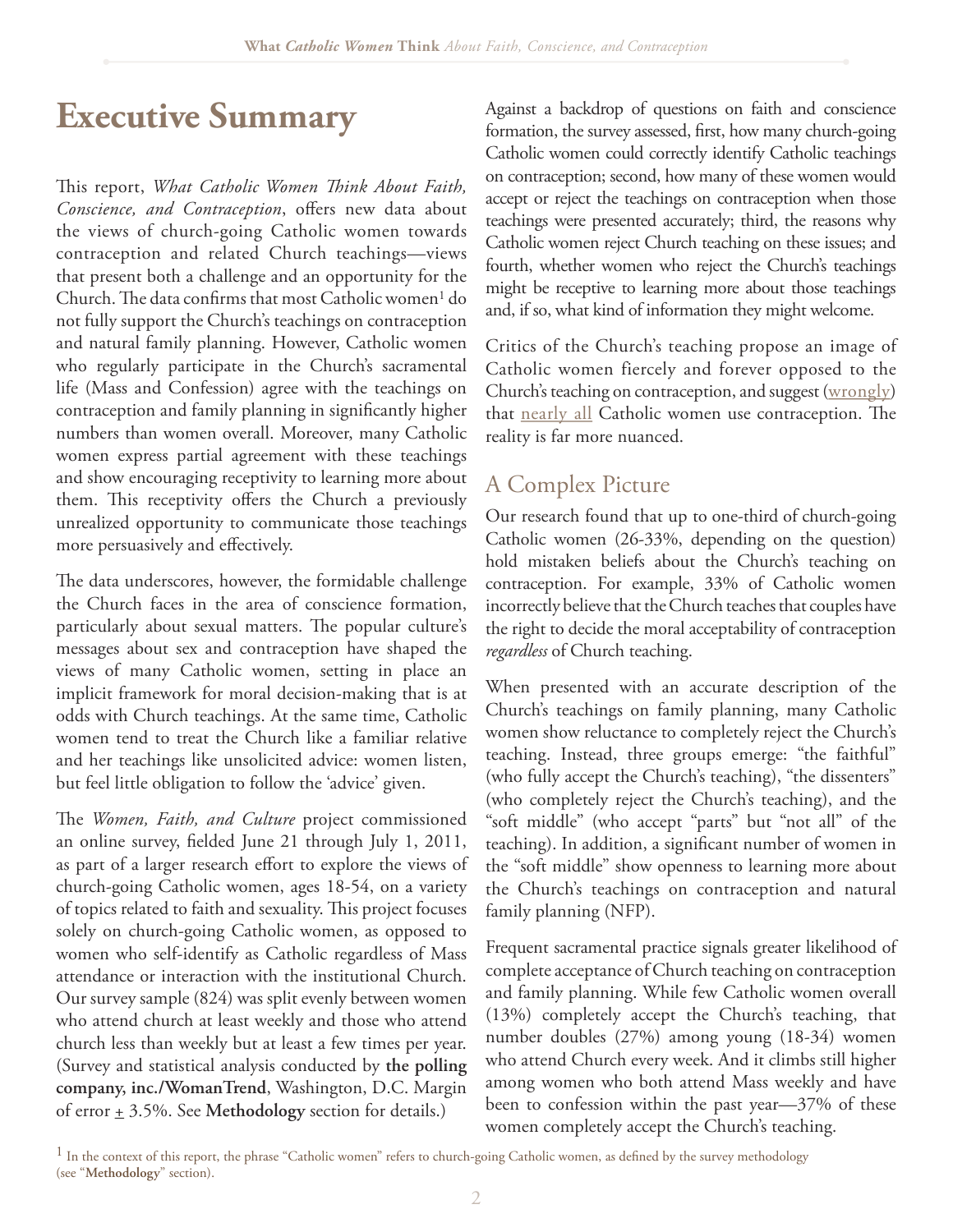Sacramental frequency also affects the likelihood of dissent. While 37% of church-going women overall completely reject the Church's teaching on family planning, dissent is less likely among weekly Mass-goers. Just 24% of weekly Mass attendees completely reject the Church's teaching, a number that drops further (to 12%) among women who attend Mass weekly and who have been to confession in the past year.

Our data suggests that the Church might do well to focus pastoral outreach on the "soft middle," women who neither embrace the Church's teaching on contraception, nor reject it out of hand. A strong plurality (44%) of church-going women express a nuanced view of Church teachings, saying they accept "parts" but "not all" of the teaching on contraception. These women embrace their faith (90% overall say their Catholic faith is an important part of daily life) and few show hardened opposition to the Church's authority (just 18% say their partial rejection of the Church's teaching is because they do not accept the Church's moral authority on these issues).

### The Opportunity: Openness

Fifty-three percent of weekly Mass-goers who accept parts but not all of Church teaching indicate some openness to learning more about the Church teachings on contraception. And two-thirds (67%) of these receptive women are already connected in some way to parish life. In short, they are reachable, given the right message and approach. The most persuasive messages may be more practical and benefits-oriented than spiritual or authoritative. Women show interest in hearing testimonies from other couples on the health and relationship benefits of natural family planning (23%) and natural family planning's effectiveness  $(22%)$ . They also indicate interest in a doctor's recommendation of natural family planning and its effectiveness  $(23%)$  and studies that show natural family planning is highly effective  $(22\%)$ .

### The Challenge: Conscience

Confusion over the morality of contraception reflects women's deeper confusion about how—or even whether— Church teaching ought to shape individual conscience in matters of sexual morality. While 63% of Churchgoing Catholic women say the Church's teachings on sex and reproduction "influence" them, only 21% of this

"influenced" group fully accept the Church's teaching on contraception. Moreover, 85% of church-going Catholic women believe that they can be "good Catholics" even if they do not accept some of the Church's teachings on sex and reproduction.

Both "dissenters" and women who form the "soft middle" give many reasons why they reject Church teaching on contraception. Their top reasons,2 however, highlight issues of conscience formation: 53% of these women say that couples have the "moral right" to decide which methods of family planning to use—a position that disregards the Church's judgment on whether particular methods are morally licit in the first place. The secondmost frequently cited reason reflects not only the culture's promise of sexual pleasure without consequences but also the degree to which women have absorbed the cultural mindset that divorces sex from procreation: 46% of women who reject the Church's teaching in whole or in part do so because they believe couples have "the right to enjoy sexual pleasure without worrying about pregnancy." The third most common reason given for not fully accepting the Church's teaching reflects a result-oriented concern: 41% of women who reject the Church's teaching in whole or in part do not think natural family planning is an effective method to space or postpone pregnancy.

Our research suggests that the local Church, in many quarters, is either not presenting Church teaching on contraception at all or not presenting it persuasively enough. The weekly Mass homily, for example, seems to represent a lost opportunity when it comes to conscience formation on the contraception issue. While 72% of Catholic women say the weekly Mass homily is their primary source for learning about the faith, just 15% of those who rely on homilies to learn about their faith say they fully accept the Church's teaching on contraception.

But resistance to the Church's teaching on contraception does not mean that Catholic women reject children. Indeed, church-going Catholic women display greater openness to children than the [average American.](http://www.gallup.com/poll/148355/americans-preference-smaller-families-edges-higher.aspx) For Catholic women, the "ideal" number of children averages 3.5 (higher than the [American ideal](http://www.gallup.com/poll/148355/americans-preference-smaller-families-edges-higher.aspx) of two or fewer). And if money were not a factor, the Catholic ideal would jump to 4.0.

<sup>2</sup> Survey respondents were allowed to select multiple reasons, so totals exceed 100%.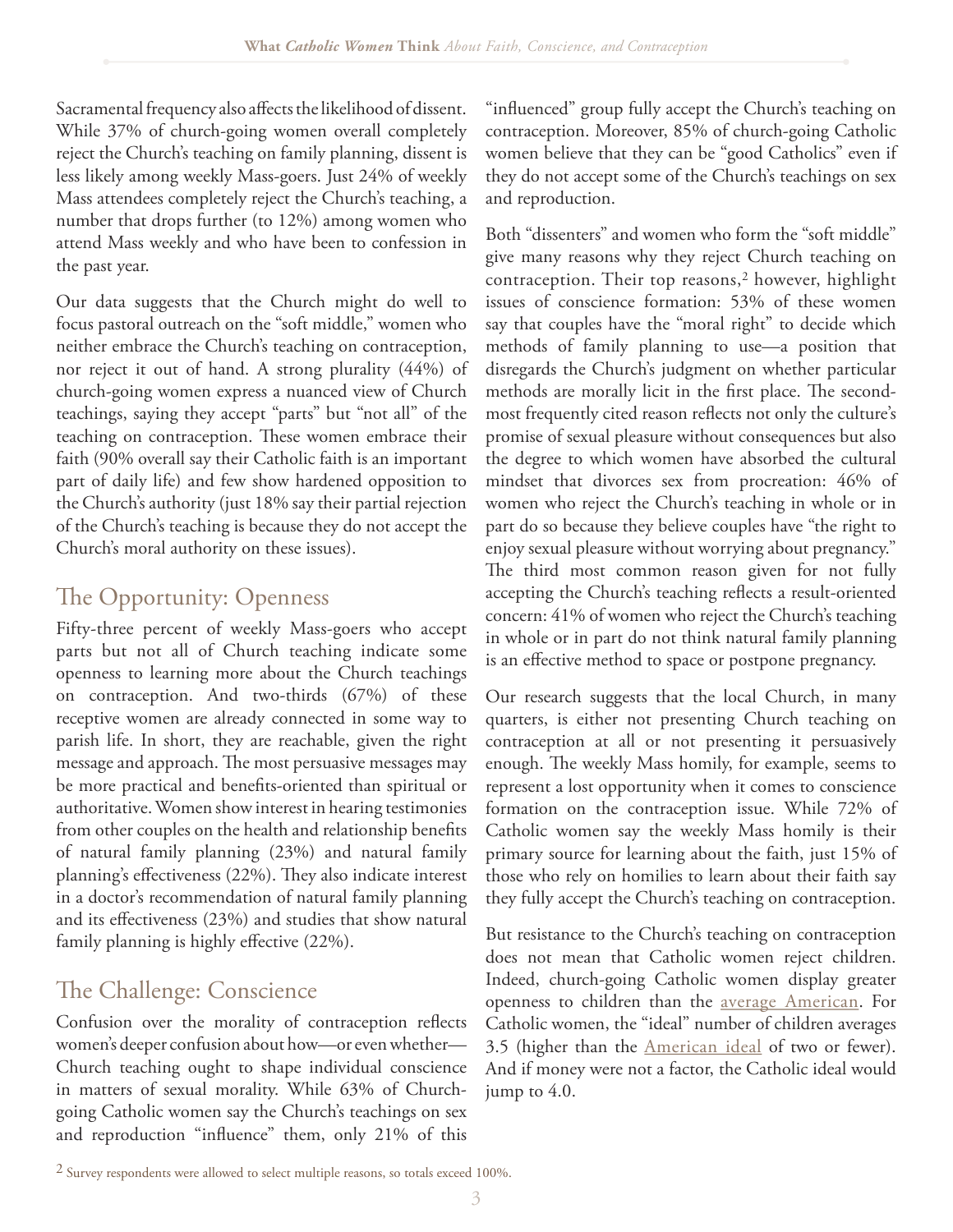When Catholic women make decisions about whether and when to conceive a child, however, faulty conscience formation is again on display. Catholic women typically leave God out of the conversation. Instead, they say the most important factors to consider when deciding whether or not to try and get pregnant are finances  $(64\%),$ relationship stability (56%), and marital status (41%). Only 20% of Catholic women identify "whether it seems to be God's will" as an important factor in the decision.

Conscience formation comes into play in other areas as well. The rates of abortion and emergency contraception use among Catholic women suggest that younger Catholic women may see fewer moral issues with emergency contraception than with abortion. While 10% of churchgoing Catholic women have had abortions (lower than the national average), nearly 17% of younger Catholic women (18-34) have used emergency contraception (higher than the national average). The emergency contraception rate raises the concern that Catholic women may view emergency contraception as more like contraception

(which they believe prevents conception) than abortion (which destroys a life after conception). Thus, the Church must address this situation on two levels: presenting facts about the potentially abortive<sup>3</sup> nature of emergency contraception as well as arguing more persuasively why contraception itself is wrong.

These survey results suggest important considerations for the Church's efforts to engage Catholic women on issues of faith, conscience, and contraception. With better messaging about the practical benefits of natural family planning, the Church may be successful in introducing women to a morally licit means of family planning, perhaps as the first step towards a fuller embrace of the Church's teaching. At the same time, however, the Church faces a steep challenge in the broader arena of sexual morality. There the Church must re-assert the integral role of Church teaching in the formation of conscience and courageously proclaim a consistent sexual ethic to Catholic women whose views today are formed more by popular culture than by the teachings of the Catholic Church.

 $3$  A recent [New York Times](http://www.nytimes.com/2012/06/06/health/research/morning-after-pills-dont-block-implantation-science-suggests.html?pagewanted=all) piece argues that current research provides no proof that emergency contraception interferes with implantation of a fertilized egg, thus weakening the argument that emergency contraception may be abortifacient. However, Richard Doerflinger from the United States Conference of Catholic Bishops' Secretariat of Pro-Life Activities describes the research as "an unresolved debate [with] some studies on both sides." Moreover, because conclusive testing may be unattainable, precise understanding of the mechanism of emergency contraception and questions about whether it induces abortion "may be unresolvable."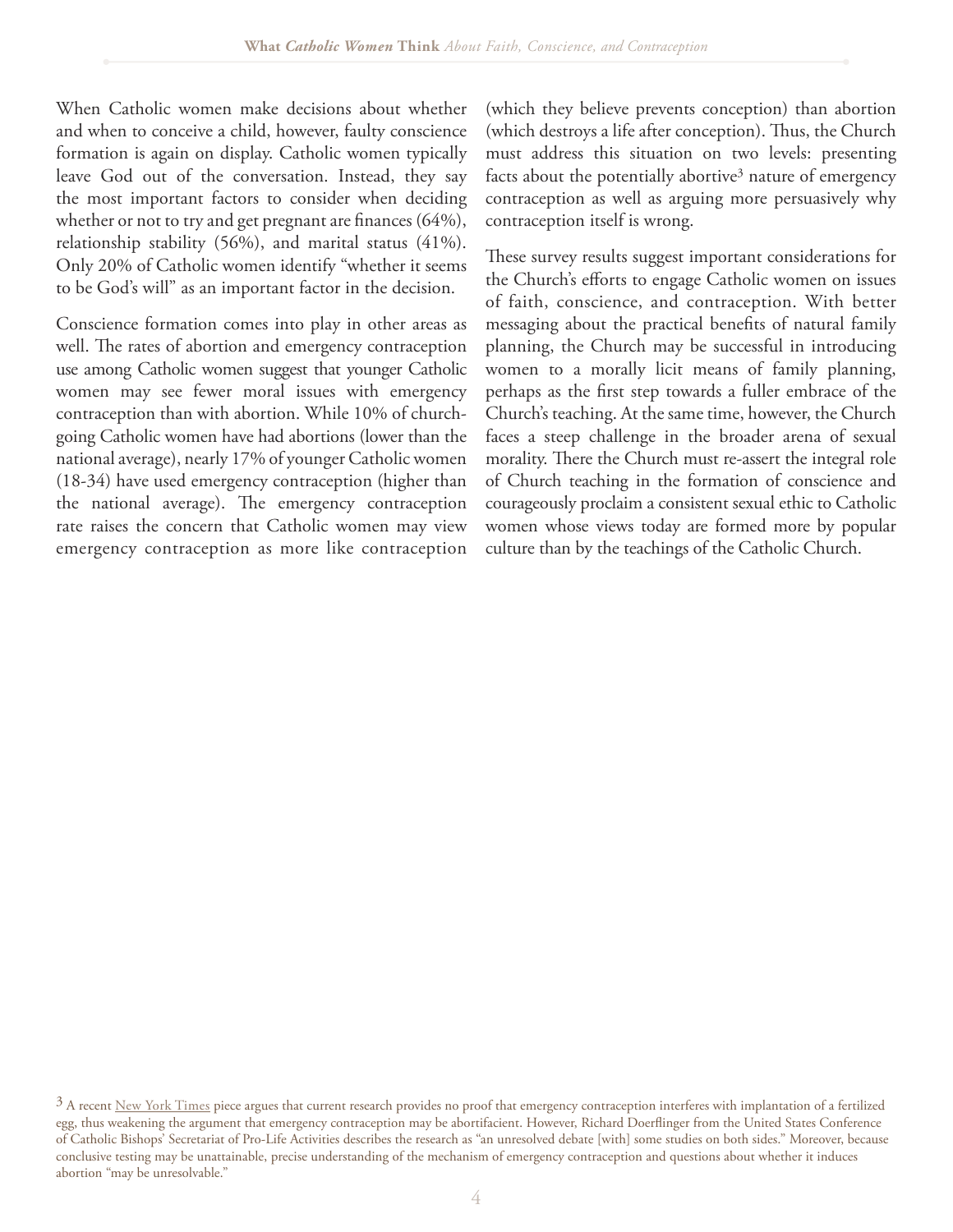## **Methodology**

The research project *Women, Faith, and Culture*  commissioned an online survey of church-going Catholic women in the United States, designed to explore their views on a variety of topics related to faith, conscience, sexuality, and reproduction. Fielded from June 21 through July 1, 2011, the survey and statistical analysis were conducted by **the polling company, inc./WomanTrend** of Washington, D.C. The sample of 824 church-going Catholic women ages 18-54 was drawn utilizing opt-in online panels of respondents targeted by gender, age and religion. Nested quotas were used to ensure an even mix of younger and older respondents as well as those who go to church frequently and infrequently. "Frequent" describes those who report attending church at least once a week and "infrequent" means those who report attending church less than weekly but at least a few times a year. Data pertaining to survey topics outside the scope of this preliminary report on faith, conscience, and contraception have been withheld for internal use.

Data are **unweighted**.

The margin of error for this study is  $\pm$  3.5%.

Margins of error for subgroups (cross-tabulated results) are slightly higher.

*Note: The present survey was administered only in English, without a Spanish language option. While 11% of the survey population was non-white, it did not include a proportionally representative sample of Latina/Hispanic women to match the Catholic Church's growing Latina/Hispanic membership.*  Thus these survey results do not draw conclusions by ethnic *background or national origin; further research is needed in those areas.*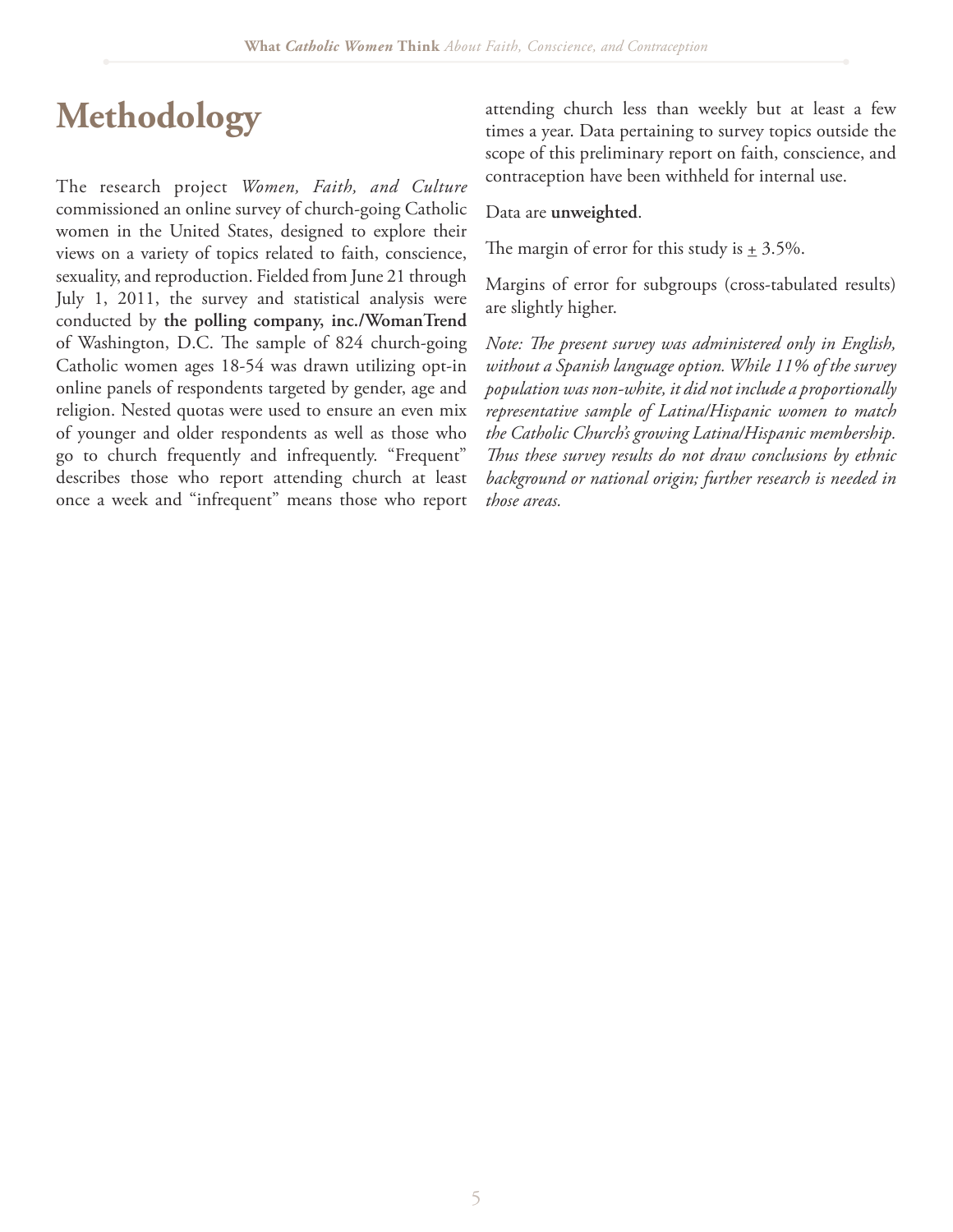## **Introduction**

### Background

Media coverage of the [Health and Human Services](http://www.hhs.gov/news/press/2012pres/01/20120120a.html) contraceptive m[andate](http://www.nytimes.com/2012/02/11/health/policy/obama-to-offer-accommodation-on-birth-control-rule-officials-say.html?pagewanted=all) and the [resulting lawsuits](http://www.becketfund.org/hhsinformationcentral/) filed by Catholic institutions has spotlighted not only the Catholic Church's teachings against contraception but also the sharp divide among Catholics on this issue.

The authoritative, magisterial teaching of the Church is clear. In 1968, Pope Paul VI issued the encyclical *[Humanae Vitae](http://www.vatican.va/holy_father/paul_vi/encyclicals/documents/hf_p-vi_enc_25071968_humanae-vitae_en.html)*, which, contrary to the expectations of many Catholics at the time, affirmed the Catholic Church's teaching against contraception. *[Humanae Vitae](http://www.vatican.va/holy_father/paul_vi/encyclicals/documents/hf_p-vi_enc_25071968_humanae-vitae_en.html)*  taught that ["each and every marital act](http://www.vatican.va/holy_father/paul_vi/encyclicals/documents/hf_p-vi_enc_25071968_humanae-vitae_en.html)" must "retain its intrinsic relationship to the procreation of human life," thus preserving the life-giving (procreative) and love-giving (unitive) meanings of sex. Pope John Paul II [reaffirmed](http://www.vatican.va/holy_father/john_paul_ii/apost_exhortations/documents/hf_jp-ii_exh_19811122_familiaris-consortio_en.html) this teaching and decried the emerging ["contraceptive mentality"](http://www.vatican.va/holy_father/john_paul_ii/apost_exhortations/documents/hf_jp-ii_exh_19811122_familiaris-consortio_en.html) which perceives "procreation as an [obstacle to personal fulfilment](http://www.vatican.va/holy_father/john_paul_ii/encyclicals/documents/hf_jp-ii_enc_25031995_evangelium-vitae_en.html)." Pope Benedict has [reiterated](http://www.vatican.va/holy_father/benedict_xvi/encyclicals/documents/hf_ben-xvi_enc_20090629_caritas-in-veritate_en.html) the Church's teaching on contraception just as strongly as his predecessors.

Contraception, the [Catholic Church teaches,](http://www.vatican.va/archive/ccc_css/archive/catechism/p3s2c2a6.htm) is morally wrong.

The teaching against contraception, however, has not been well received within the Church. Forty-four years ago, *[Humanae Vitae](http://www.vatican.va/holy_father/paul_vi/encyclicals/documents/hf_p-vi_enc_25071968_humanae-vitae_en.html)* ignited widespread dissent among theologians and ordinary Catholics alike. And 19 years ago, Fr. Richard A. McCormick, S.J., a [dissenting](http://www.religion-online.org/showarticle.asp?title=442) Jesuit theologian, wrote in **[America](http://www.americamagazine.org/content/article.cfm?article_id=10960)** magazine that the Church's teaching on contraception resulted in a ["paralyzed](http://www.americamagazine.org/content/article.cfm?article_id=10960) [status quo](http://www.americamagazine.org/content/article.cfm?article_id=10960)"—the hierarchy holding fast to its teaching and theologians, clerics, and Catholic couples largely dismissing it. Not surprisingly, the situation weakened the laity's perception of the Church as a [moral authority](http://opinionator.blogs.nytimes.com/2012/02/15/birth-control-and-the-challenge-to-divine-authority/) on sexual matters.

Things haven't changed much these past twenty years. As *New York Times* writer [Frank Bruni](http://www.nytimes.com/2012/03/20/opinion/bruni-many-kinds-of-catholic.html) recently observed, "American Catholics have been merrily ignoring the church's official position on contraception for many years, often with the blessing of lower-level clerics."

The Church today still seems to reflect a "paralyzed status" quo" on contraception. On the one hand, Catholic health

professionals have developed reliable, [highly effective](http://www.creightonmodel.com/effectiveness.htm) methods of natural family planning (NFP)—the only Church-sanctioned approach to help couples achieve, postpone, or avoid pregnancy. Dioceses have appointed natural family planning directors who coordinate NFP classes for interested Catholic couples. Scattered parishes and dioceses require engaged couples to take introductory courses in natural family planning. And the United States Conference of Catholic Bishops directly [promotes NFP](http://www.usccb.org/issues-and-action/marriage-and-family/natural-family-planning/) and assists dioceses in that effort.

Even so, the impact on Catholics in the pew seems minimal. Old-time parishioners scratch their heads trying to recall the last time they heard a Sunday homily on contraception. And parish priests seem reluctant to tackle the subject. As one priest told us, "I wouldn't dream of telling a woman she can't use contraception. That's her decision."

The decisions many Catholic women make appear, on the surface, to be unshakably pro-contraception. Catholic moms in minivans drop their children at the parish school and head to their gynecologists to be fitted for diaphragms or to get a new prescription for "the pill"—and think nothing of it.

Until now, no one has asked church-going Catholic women why they reject the teaching of the Church, whether they are open to new information that might change their minds, and if so, what kind of information might interest them. This project, *Women, Faith, and Culture*, is an effort to begin filling that knowledge gap, in service to the Church. We believe that effective evangelization requires us to hear and understand *what Catholic women think*.

#### The Project

The *Women, Faith, and Culture* project as a whole explores what Catholic women think about a range of Catholic teachings in areas of sexual morality, conscience, and reproduction. It encompasses other topics in addition to faith, conscience, and contraception, the topics addressed in this preliminary report. We rely on focus groups, an on-line survey, and in-depth interviews with one hundred Catholic women to provide data and qualitative insights. (Focus groups, survey, and statistical analysis provided by **[the polling company, inc./WomanTrend](http://www.pollingcompany.com)**, led by veteran pollster Kellyanne Conway.) This preliminary report, however, draws only upon the data from our online survey.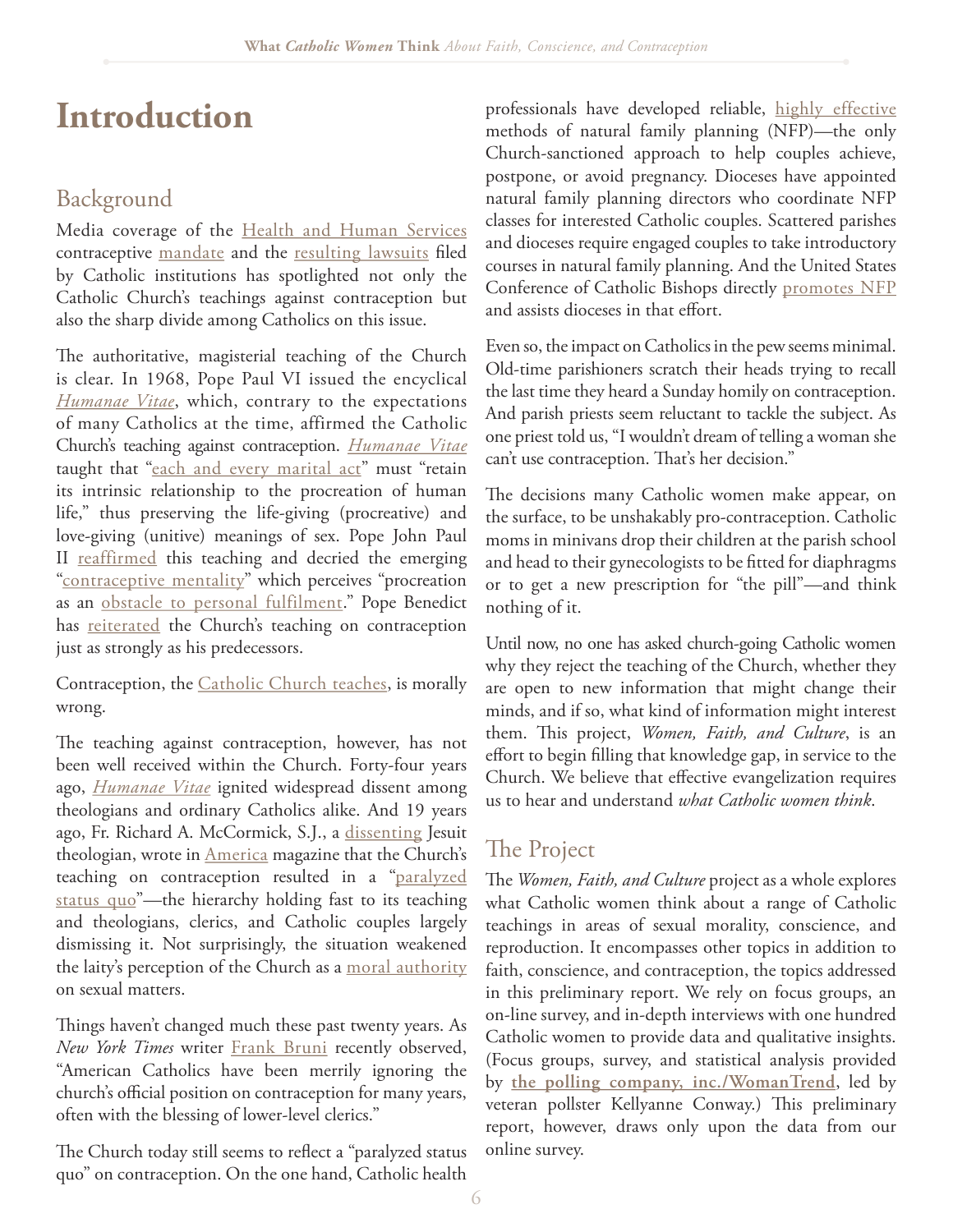Our work focuses on the views of church-going Catholic women, ages 18-54, rather than the larger group of women who self-identify as Catholic—a group which would include those who call themselves Catholic but who rarely or never attend Catholic Mass and have little consistent interaction with the institutional Church. Our survey sample was split between women who attend church at least weekly and those who attend church less than weekly but at least a few times per year. (See *Methodology* section for details.)

Our decision not to include women who self-identify as Catholic but who have not attended Church at least a few times within the past year is not intended as a judgment of their personal faith or spiritual worthiness. We focused on church-going Catholic women out of an intuitive sense that their perspectives would offer greater insight on how well the Church communicates its teachings, how Catholic women who interact regularly with the Church respond to the substance of those teachings, and how these women regard Church authority on sexual and reproductive issues.

#### Why Now?

The vision for this project emerged from experience our own and the shared experiences of lay people and clergy active in women's ministries, marriage preparation programs, Catholic inquiry classes [\(RCIA\)](http://old.usccb.org/comm/archives/rciaq&a98.shtml), and natural family planning programs. In spite of decades of strong papal teaching, declining numbers of Catholics accept the Church's teaching on sexual morality. And while adherence to the teaching on contraception in particular seems abysmally low, the poor numbers seem to have generated few new strategies to tackle the problem.

As faithful Catholics, we respect the Church's teaching on these issues and believe that it will not change. But the Church's approaches to communicating and ["marketing](http://www.washingtonpost.com/local/young-catholic-women-try-to-give-churchs-position-on-birth-control-new-sheen/2012/04/15/gIQA9n1mJT_story.html)" its teaching must be open to change in order to compete more effectively in the marketplace of ideas—particularly in a sexualized cultural hostile to those beliefs. [Others](http://www.washingtonpost.com/blogs/guest-voices/post/catholic-women-and-contraception-why-dont-catholics-use-natural-family-planning/2012/02/13/gIQAyZ3fBR_blog.html) have made similar observations.

If the Church is to share the truth of its teaching more effectively, those of us who minister to women and families need a better understanding of what women think about these issues and why. We need to hear women's perceptions of Church teaching, understand their objections, and provide answers to their questions.

And we need to do it now, before another generation is raised in what *New York Times* columnist [Russ Douthat](http://www.slate.com/articles/arts/the_book_club/features/2012/ross_douthat_s_bad_religion/bad_religion_book_the_world_that_contraception_has_made_.html)  describes as "the world that contraception has made." In an exchange at **[Slate.com](http://www.slate.com/articles/arts/the_book_club/features/2012/ross_douthat_s_bad_religion/bad_religion_book_the_world_that_contraception_has_made_.html)**, Douthat paints a picture remarkably similar to the one predicted forty-four years earlier in *[Humanae Vitae](http://www.vatican.va/holy_father/paul_vi/encyclicals/documents/hf_p-vi_enc_25071968_humanae-vitae_en.html)*:

*[I]n general, the world that contraception has made is a world that de-emphasizes the moral weight of the sexual act, while insisting on the centrality of a*  perpetually-fulfilled libido to human contentment... *In general, the world that contraception has made has been a world characterized by steadily declining marriage rates, steadily rising numbers of children born out of wedlock, birthrates that have fallen well below replacement levels across the developed West…and millions upon millions upon millions of abortions. In general, the sexual culture that contraception has created is a culture that treats the stu# of human life and even life itself as a commodity to be bought, sold, mass produced, experimented upon and [kept on ice when necessary.](http://motherjones.com/politics/2006/07/souls-ice-americas-embryo-glut-and-wasted-promise-stem-cell-research)*

#### Preliminary Report

This preliminary report presents a snapshot, based on survey data, of what Catholic women think about faith, conscience, and contraception. Against a backdrop of questions on faith and conscience formation, we set out to learn four things: first, how many Catholic women could correctly identify Catholic teachings on contraception; second, how many Catholic women would accept or reject the teachings on contraception when those teachings were presented accurately; third, the reasons why many Catholic women reject Church teaching on these issues; and fourth, whether women who reject the Church's teachings might be receptive to learning more about those teachings and, if so, what kind of information they might welcome.

It's important to note that, for the most part, we chose not to focus on how many women "have ever used" contraceptives, as other studies have done. Statistics about past use tell us just that---what women have done in the past. They make no allowances for weakness, fear, confusion, and sin—conditions that beset us all—or for repentance and conversion of heart. Our focus on whether women choose to accept the Church's teaching when it is presented accurately allows space for a woman's conscience, faith, and good will to suggest the right path now and in the future, in spite of the past.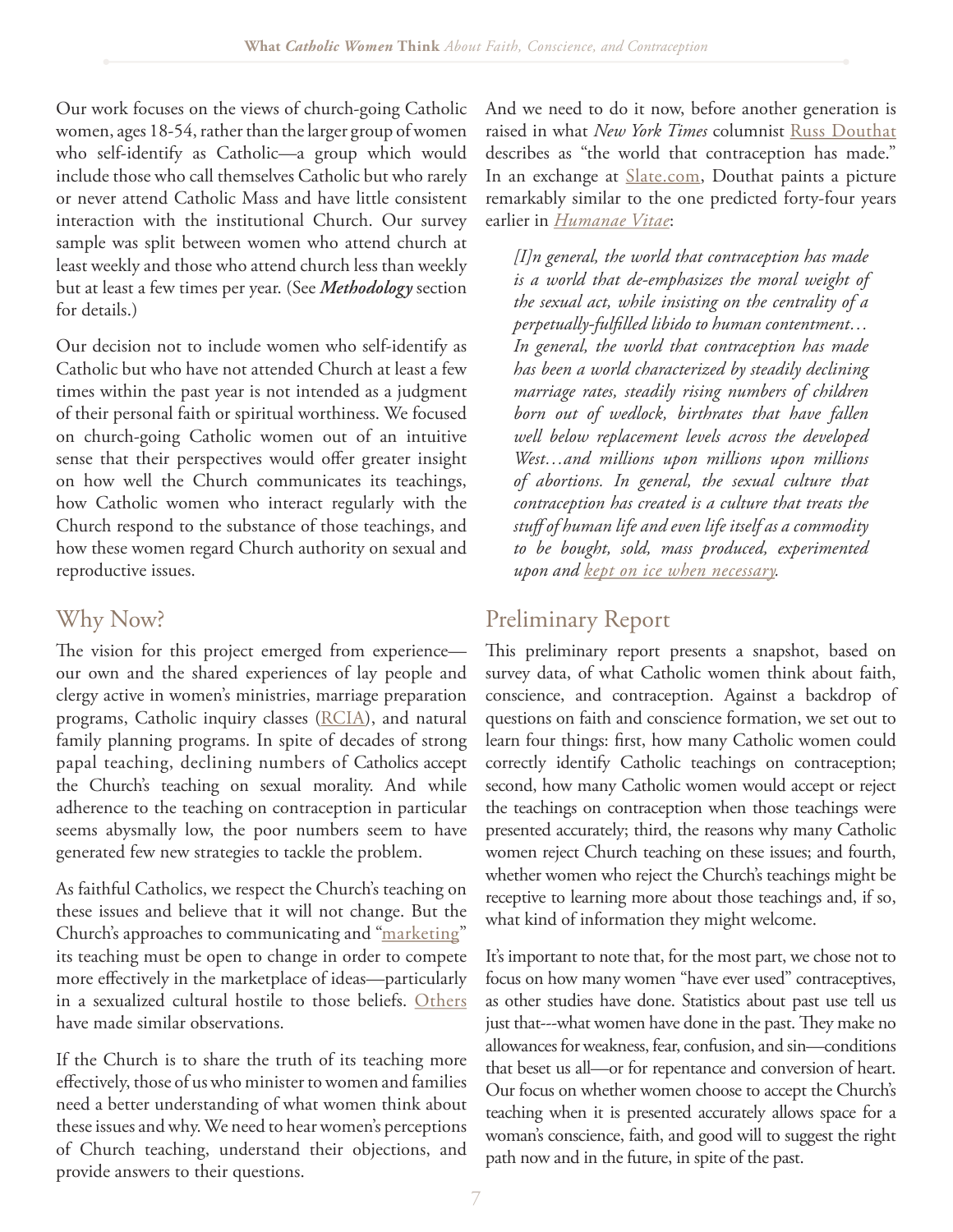Our analysis describes significant differences in women's attitudes towards the Church's teachings depending on age range (18-34 and 35-54) and frequency of Church attendance (ranging from at least weekly to a few times a year). We offer some insights on who is most likely to support the teachings and why many women reject the Church's teachings on contraception. We explore ways, suggested by the data, that the Church's teachings might be presented more effectively, particularly to engage women who currently reject the Church's teaching but indicate some openness towards re-thinking those positions.

While our survey data sketches the contours of what Catholic women think about these issues, the focus groups (completed) and our in-depth interviews

(ongoing) provide deeper insights and rich nuance on women's questions, beliefs, motivations, and concerns surrounding these issues. Because the in-depth interviews are ongoing—and will not be completed until late 2012—this report is a preliminary report and does not include insights that may develop from those interviews. Final conclusions and recommendations may change.

Given the public debate around the Church's teaching on contraception, however, the timing seems right to release relevant survey data in the form of this preliminary report. We hope that this work will support efforts within the Church to better communicate and defend the Church's teaching—even though some of what we report here is surely not good news for the Church.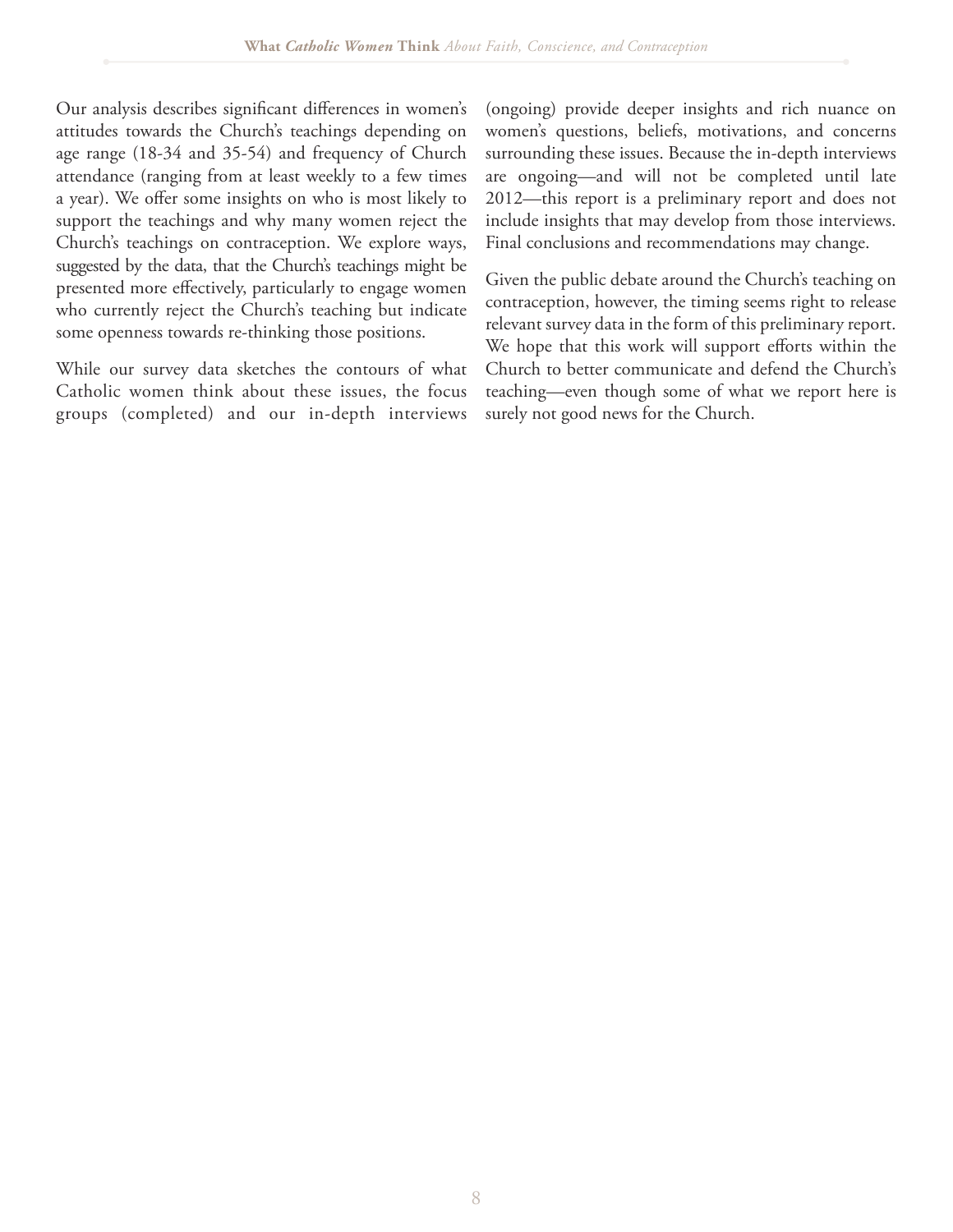## **Findings**

*Note: Throughout this discussion, the term "Catholic women" refers to the population surveyed: church-going Catholic women, including those who attend church "frequently" (at least weekly) or "infrequently" (a few times a month to a few*  times a year). The term "Church" refers to the institutional *Church and her related ministries.* 

#### Personal Experience Of Faith

Faith matters to church-going Catholic women. Among all women surveyed, 90% agree that their Catholic faith is "an important part" of their daily lives.

• Ninety percent of church-going Catholic women agree that the "Catholic faith is an important part of my daily life." Nearly half (47%) agree strongly and just 9% disagree, including 3% who strongly disagree.

> *To begin, how much do you agree or disagree with the following statement: My Catholic faith is an important part of my daily life. Among Total Sample*



- Women who worship weekly are overwhelmingly likely to agree that faith is an important part of daily life:
	- 97% of frequent worshippers ages 18-34 agree
	- 95% of frequent worshippers ages 35-54 agree
	- 85% of infrequent worshippers ages 35-54 agree
	- 82% of infrequent worshippers ages 18-34 agree





*Totals re\$ect percent that strongly or somewhat "agree"*

#### Participation In The Life Of The Church

Just over half (53%) of church-going Catholic women have been involved in the life of the Church community, in ways other than attending Mass, during the twelve months leading up to the survey. Service activities, such as helping in soup kitchens or participating in food drives, are most popular, engaging 21% of all women. Spiritual activities, including adoration, prayer meetings and the like, attract the next largest group, generating interest from 16% of all women.

Frequent church-goers are the most likely to be involved in almost every kind of activity.

- $\bullet$  For example, 33% of older (35-54) frequent church attendees and 26% of younger (18-34) frequent attendees are involved in service activities, compared to 21% of the overall sample.
- Thirty-one percent of older  $(35-54)$  frequent church attendees and 23% of younger (18-34) frequent attendees are involved in spiritual activities, compared to 16% of the overall sample.

#### The Sacrament Of Reconciliation: Frequency Related To Mass Attendance

While the vast majority of church-going Catholic women agree that their faith is important to them, few participate in the Sacrament of Reconciliation very often. Only six percent overall have received the Sacrament within the past month, and just 28% (cumulative) have received it at some point within the past year. Roughly two-thirds (64%) have not received the Sacrament of Reconciliation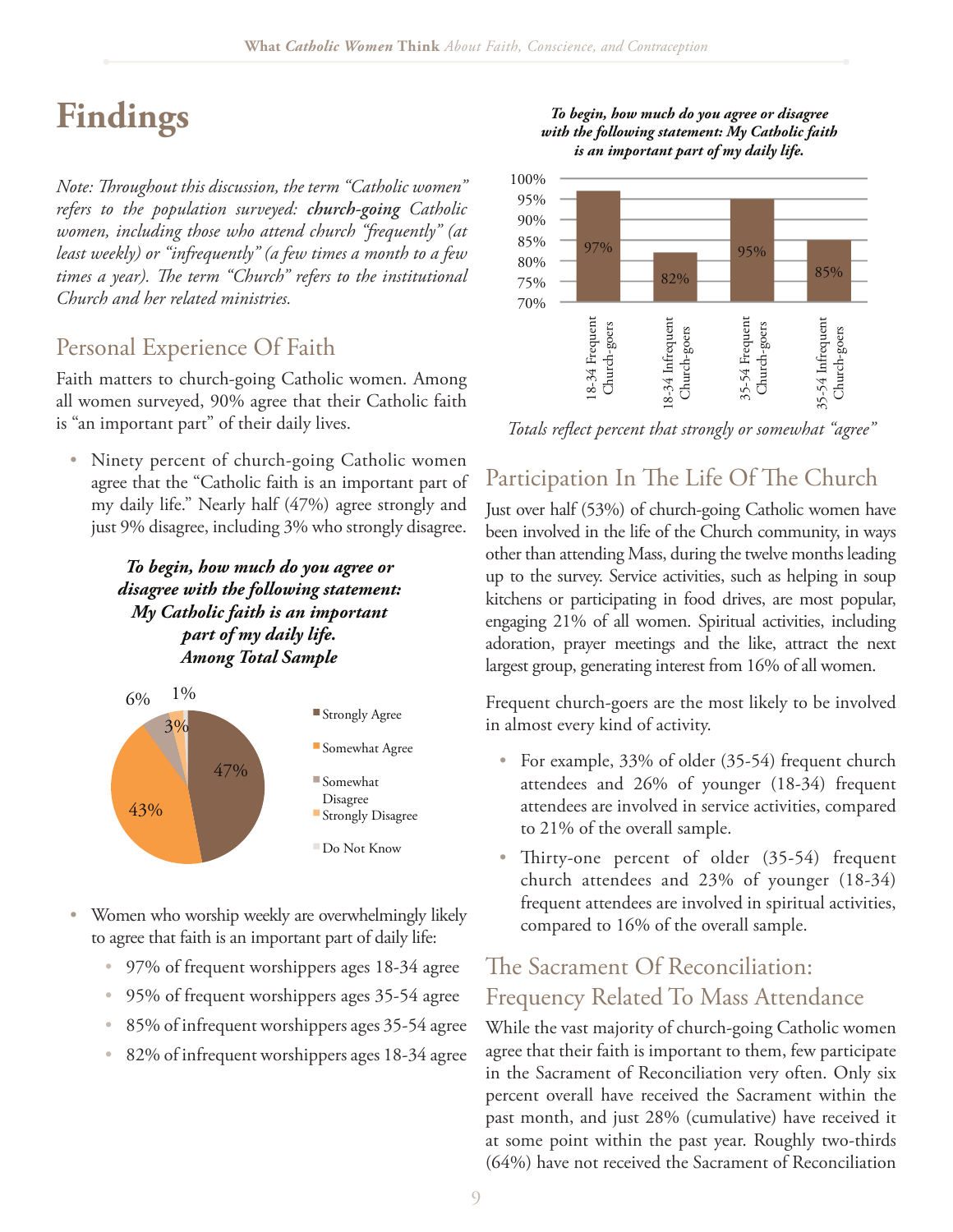in over a year, including 31% for whom it has been more than five years since their last Confession.

#### *When was the last time you received the Sacrament of Reconciliation (Confession)? Among Total Sample*



However, the extent to which church-going women seek forgiveness of sins through the Sacrament of Reconciliation varies widely—with frequency of Mass attendance as a strong indicator of more frequent Confession.

- Frequent church-goers, ages 35-54, receive the Sacrament of Reconciliation most often, with nearly half (46%) receiving the Sacrament within the past year.
	- By comparison, just 18% of infrequent churchgoers (35-54) have gone to Confession within the past year.
- However, 45% of frequent church-goers, ages 35-54, have not sought Reconciliation in over a year, including 20% who say that it has been more than five years since their last Confession and an additional 4% who have not gone since childhood. (One percent have never received the Sacrament.)
	- Sixty-eight percent of older (35-54) infrequent church-goers have not been to Confession in over a year, including 39% who have stayed away from Confession for more than five years and 8% who have not gone since childhood. (Two percent have never received the Sacrament.)
- Frequent church-goers ages 18-34 also show higher rates of participation in this Sacrament, as just over one-third (36%) have gone to Confession in the past year.
	- By comparison, only 10% of infrequent churchgoers, ages 18-34, have received the Sacrament

in the past year—the lowest percentage among all subgroups.

- Fifty-seven percent of frequent Mass attendees, ages 18-34, have not received the Sacrament in over a year, including 26% who have not sought Reconciliation for more than five years and 5% who have not gone since childhood. (Two percent have never received the Sacrament.)
	- Eighty-three percent of young  $(18-34)$ , infrequent church-goers have not been to Confession in over a year, including 39% for whom it has been over five years and 19% who have not gone back to Confession since childhood. (Three percent have never received the Sacrament.)

#### *When was the last time you received the Sacrament of Reconciliation (Confession)?*



*Note: "Do not recall" responses are omitted from this chart, so totals may be less than 100%.* 

### The Homily: Women's Primary Source For Learning About Catholicism

When Catholic women are asked to select their primary sources for learning about the teachings of the Catholic Church, the Sunday homily wins hands down. A striking 72% of all women name the homily as their main source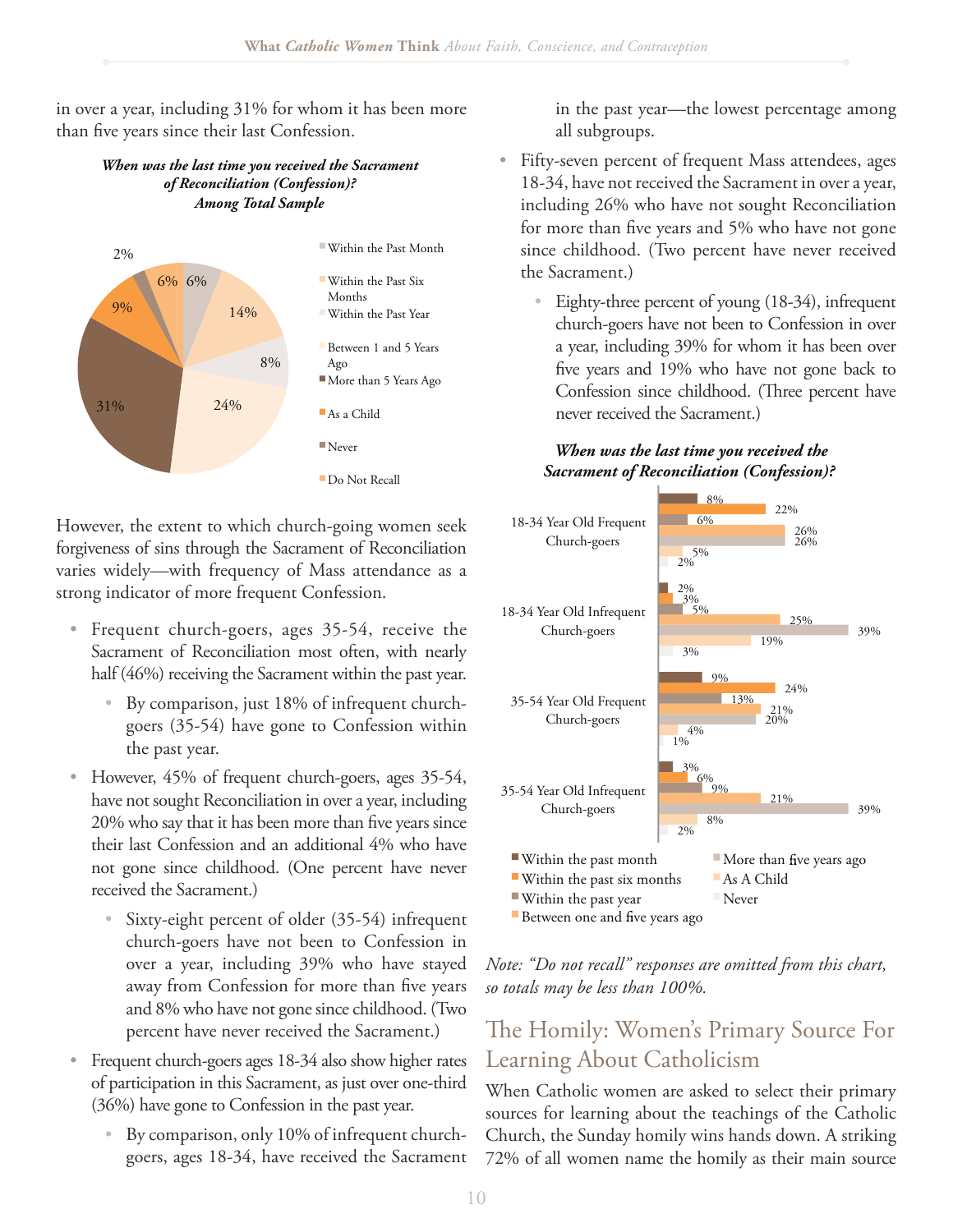to learn about Catholicism. Family members (58%), priests or religious (55%), and their own memory of childhood lessons (54%) are virtually tied for the next most popular sources of Church teachings. Four out of ten women named The Catechism of the Catholic Church as a primary source as well.

#### WOMEN'S PRIMARY SOURCES FOR LEARNING ABOUT CHURCH TEACHING (TOTAL SAMPLE)

- 72% HOMILY IN MASS
- 58% FAMILY
- 55% PRIESTS OR OTHER RELIGIOUS LEADERS
- 54% MEMORY OF CHILDHOOD LESSONS
- 40% THE CATECHISM OF THE CATHOLIC CHURCH
- 36% TEACHINGS FROM CATHOLIC SCHOOL
- 32% FRIENDS
- 28% CHURCH ACTIVITIES, NOT INCLUDING MASS
- 26% CATHOLIC NEWS MEDIA
- 18% CLASSES ABOUT CATHOLICISM
- 15% NON-FICTION: BOOKS, MOVIES, OR DVDS
- 10% ENCYCLICALS OR VATICAN DOCUMENTS
- 9% U.S. BISHOPS' (USCCB) WEBSITE OR RESOURCES
- 7% NON-CATHOLIC OR SECULAR NEWS MEDIA
- 7% CATHOLIC BLOGS
- 5% FICTION: POPULAR BOOKS, MOVIES, OR DVDS
- 4% CATHOLIC CELEBRITIES, POLITICIANS, OR PUBLIC FIGURES
- 1% NON-CATHOLIC OR SECULAR BLOGS
- 2% OTHER (SPECIFIED)
	- 1% BIBLE
		- t CHURCH BULLETIN/NEWSLETTER
	- MISCELLANEOUS
- 4% NONE OF THESE

*Note: Multiple responses allowed so totals exceed 100%*

Frequent church-goers are more likely than women overall to rely on Mass homilies to learn about the faith.

• Eighty-one percent of young  $(18-34)$ , frequent church-goers cite the Mass homily as a top source, compared to 72% of women overall.

• Eighty percent of older (35-54), frequent churchgoers cite the Mass homily as a top source, compared to 72% of women overall.

Younger women (18-34) who attend Mass weekly are more likely than women overall to rely on family to learn about the faith.

• Sixty-nine percent of frequent Mass attendees, ages 18-34, rely on family as a primary source compared to 58% of the total sample.

Frequent church-goers, both older (35-54) and younger (18-34), rely on priests or religious leaders in greater numbers than the overall sample.

• Seventy percent of frequent church-goers, ages 35-54, and 67% of frequent church-goers, ages 18-34, rely on priests or religious leaders, compared to 55% of the total sample.

### Weak Conscience Formation: "Good Catholics" All

More than eight in ten Catholic women believe they can be "good Catholics" even if they "do not accept some of the Catholic Church's teachings on sex, family planning, birth control, and reproduction."

- $\bullet$  Eighty-five percent of all women agree, 52% strongly, that dissent from Church teachings on sex, contraception, and reproduction is not incompatible with being a good Catholic.
	- Only 13% disagree, including just 6% who disagree strongly.
- Seventy-six percent of those who attend church at least once a week say they can be "good Catholics" without fully accepting the Church's teachings on sex, contraception, and reproduction.
	- By comparison, 93% of infrequent worshippers agree that being a "good Catholic" does not require them to accept the Church's teachings on sex, contraception, and reproduction.
- Among women who believe the "good Catholic" label does require agreement with Church teachings on sex and reproduction, 57% have been to Confession in the last year. In contrast, only 23% of those who perceive no conflict between being a "good Catholic" and dissenting from the Church's moral teachings have been to Confession in the last year.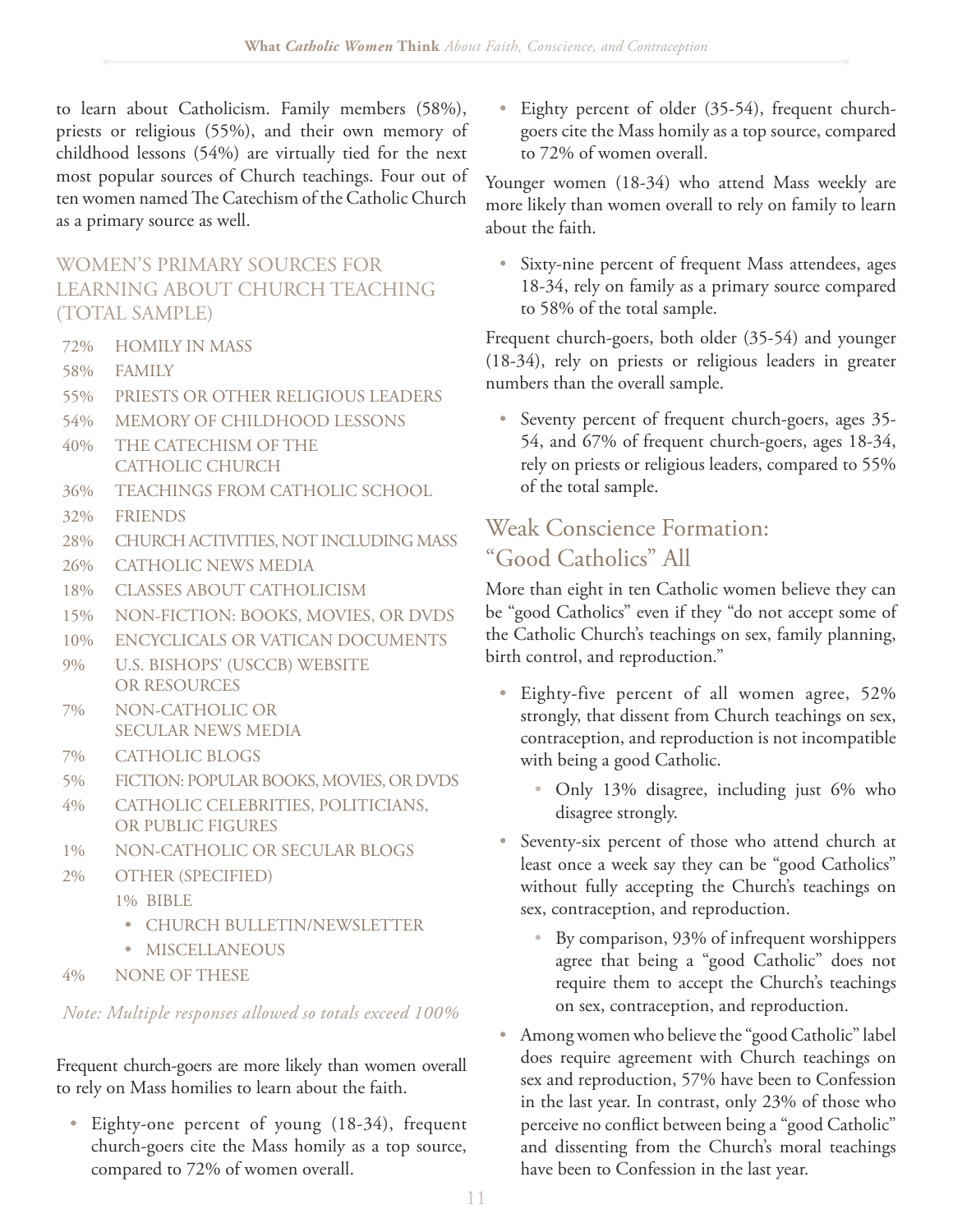• Over one-third  $(35%)$  of women who wear the "good Catholic" label and dissent from Church teaching on these issues have not been to Confession in over five years.

## Women Say Church Teaching Influences Beliefs About Right And Wrong

Catholic women readily agree that Church teachings influence their views of right and wrong in the areas of sexual morality and reproduction.

- Sixty-three percent of women overall agree, 22% strongly, that "[t]he teachings of the Catholic Church influence my beliefs about what is right or wrong when it comes to sex, family planning, birth control, and reproduction."
	- Thirty-six percent of all Catholic women disagree, 13% strongly, that the Church influences their beliefs about right and wrong in the areas of sex and reproduction.

*How much do you agree or disagree with the following statement: The teachings of the Catholic Church influence my beliefs about what is right or wrong when it comes to sex, family planning, birth control and reproduction. Among Total Sample* 



- Frequency of Mass attendance matters: Nearly eight in ten (79%) of frequent church-goers, versus just under half (47%) of infrequent church-goers, say the Church influences their views on these issues.
	- Even so,  $20\%$  of women who attend Mass weekly say the teachings of the Church do not influence their views on right and wrong on these topics.

### Catholic Women Welcome Children

Church-going Catholic women appreciate the gift of children: when asked to name the "ideal number of children to have," regardless of "how many children you may already have," Catholic women would have an average of 3.5 children—a number that did not differ significantly based on age, frequency of church attendance, education, or income.

 $\bullet$  By comparison, a [2011 Gallup survey](http://www.gallup.com/poll/148355/Americans-Preference-Smaller-Families-Edges-Higher.aspx) found that 57% of Americans consider zero to two children the "ideal," with greater percentages of highincome families favoring small families. According to Gallup, sixty-seven percent of high-income families—making over \$75,000—considered zero to two children ideal, while 56% of families making less than \$75,000 favored zero to two children.

#### IDEAL NUMBER OF CHILDREN (TOTAL SAMPLE)

| 7%     | <b>ZERO</b>     |
|--------|-----------------|
| 5%     | ONE             |
| 38%    | TWO             |
|        | 23% THREE       |
| 13%    | <b>FOUR</b>     |
| $2\%$  | <b>FIVE</b>     |
| $1\%$  | SIX             |
| ∗      | <b>SEVEN</b>    |
|        | EIGHT           |
|        | <b>NINE</b>     |
| $\ast$ | TEN             |
|        | <b>ELEVEN</b>   |
| $\ast$ | <b>TWELVE</b>   |
| 3%     | NO LIMIT        |
| 7%     | <b>NOT SURE</b> |

Financial stress influences women's views of the ideal number of children: When asked to name the "ideal number of children to have," if "money were not a factor," the ideal family size bumped up to 4.0.

• Young women (18-34) who attend church weekly would welcome an average of 4.3 children if money were not a factor.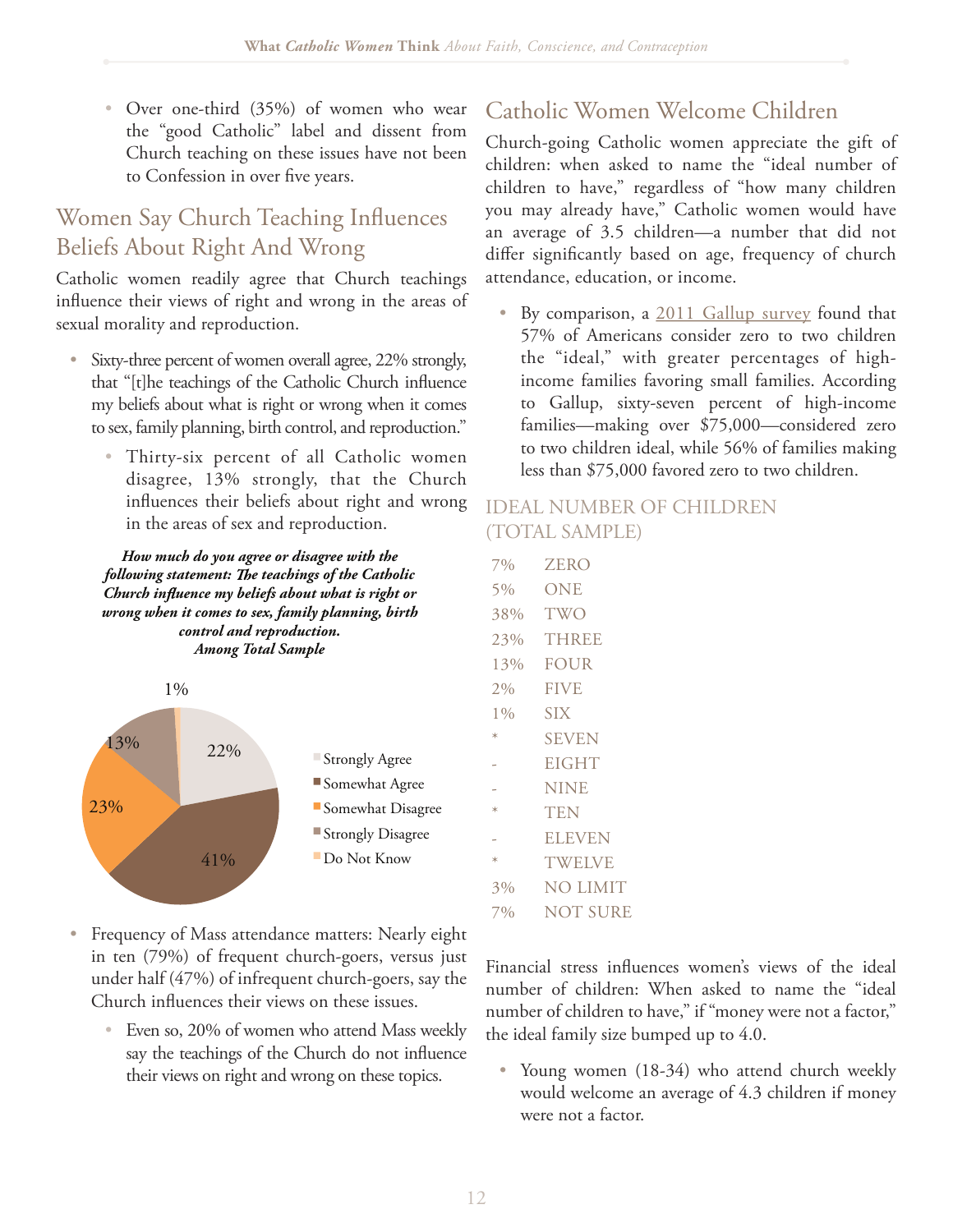- Catholic women see the value of siblings: Only 5% consider it ideal to have just one child, a number that dips to 3% when money is not a factor.
	- Women with at least one child at home preferred a mean of 3.8 children compared to women with no children at home (3.3 children).

#### IDEAL NUMBER OF CHILDREN IF MONEY WERE NOT A FACTOR (TOTAL SAMPLE)

- 7% ZERO
- 3% ONE
- 26% TWO
- 20% THREE
- 19% FOUR
- 6% FIVE
- 5% SIX
- \* SEVEN
- 1% EIGHT
- \* NINE
- \* TEN
- **ELEVEN**
- \* TWELVE
- 5% NO LIMIT
- 7% NOT SURE

#### Cause For Concern: Use Of Emergency Contraception By Young Women

Catholic women in this survey were asked to report the number of live births, miscarriages or stillbirths, and abortions they have experienced, as well as whether they had used emergency contraception. (Responses were not forced meaning that women could opt not to respond and still continue on with the survey, but nearly all survey participants chose to answer these questions.)





- Fifty-five percent of the women surveyed have given birth; 90% of these women have had one to three children. Nineteen percent have suffered a miscarriage or stillbirth.
- Ten percent of church-going Catholic women overall report having had an abortion.
- While 8 percent of Catholic women overall say that they have used emergency contraception, those numbers spike among younger women.
	- Seventeen percent of women 18-34 have used emergency contraception, compared to just 2% of women 35-54.
	- $\bullet$  Seventeen of those who have had an abortion have also used emergency contraception.
	- Among women who report that they have had an abortion, 37% say they currently attend Mass weekly.
	- Among women who report that they have used emergency contraception, 40% say they currently attend Mass weekly.

### Conception: Money Matters Most In Deciding "When"

When asked to select the three "most important factors a couple needs to consider in deciding whether or not to try and conceive a baby," Catholic women name financial ability to support a child (67%), relationship stability (56%), and marital status (41%). Consideration of "God's plan" or "God's will" carries little weight with most women and was selected by only 20% overall.

- Twenty-eight percent of weekly Mass-goers say God's plan is among the most important factors to consider.
	- Only 9% of infrequent church-goers, ages 18-34, and 14% of infrequent church-goers, ages 35-54, say God's plan is an important consideration.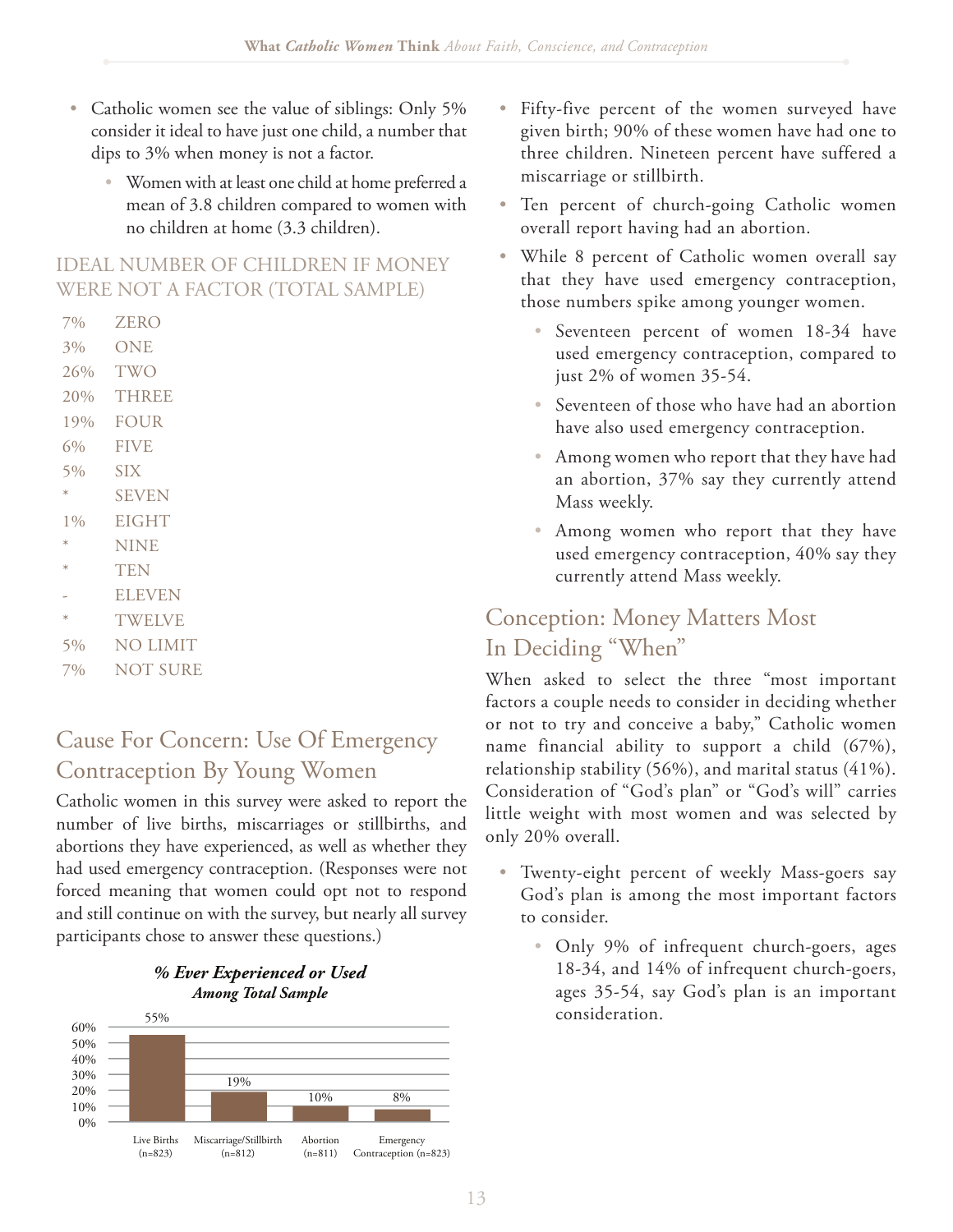TOP THREE FACTORS TO CONSIDER IN DECISION TO CONCEIVE A CHILD (TOTAL SAMPLE)

- 64% ABILITY TO FINANCIALLY SUPPORT A CHILD
- 56% RELATIONSHIP STABILITY
- 41% MARITAL STATUS (WHETHER THEY ARE MARRIED OR NOT)
- 37% WHETHER THEY FEEL READY TO HAVE A CHILD
- 25% EMOTIONAL HEALTH
- 23% PHYSICAL HEALTH
- 21% PARTNER'S WILLINGNESS TO HAVE A CHILD
- 20% GOD'S PLAN (WHETHER IT SEEMS TO BE GOD'S WILL)
- 2% IMPACT ON MATERIAL LIFESTYLE (SPENDING ON CARS, VACATIONS, COMPUTERS, CLOTHES, ETC.)
- 2% HOME OWNERSHIP/ SIZE OF HOME
- 1% OPINIONS OF EXTENDED FAMILY OR FRIENDS
- 1% NONE OF THE ABOVE

*Note: Multiple responses (3) allowed so totals exceed 100%*

Frequent church-goers are more likely to attach importance to marital status while infrequent churchgoers emphasize relationship stability.

- Forty-seven percent of frequent church-goers 18-34 and 54% of frequent church-goers 35-54 select marital status as an important consideration.
	- Sixty-three percent of young (18-34) infrequent church-goers and 68% of older (35-54) infrequent church-goers say relationship stability is a top factor.

Younger (18-34) infrequent church-goers are also more likely to cite ability to financially support a child  $(76\%,$ compared to 64% in the overall sample) and "readiness" to have a child (43%, compared to 37% of women overall).

### Contraception:

#### One-Third Of Women In The Pew Do Not Know Church Teaching.

We asked church-going Catholic women five questions designed to assess whether they had an accurate knowledge of the Church's teaching on contraception.

- Eighty-five percent of women recognized, correctly, that the Church does not say that "all couples should try to have large families" and that the Church does teach that "it is morally acceptable for couples to space pregnancies or to prevent conception by abstaining from sex during a woman's fertile times."
- One-third of women, however, mistakenly believe that the Church does not teach that, "It is wrong for couples to use contraception ("birth control") as a means to prevent conception or to space pregnancies."
	- Half of the women who answered this question incorrectly (in other words, who erroneously think the Church says it is permissible to use contraception to prevent conception) attend Mass at least once a week.
	- Fifty-four percent of women with a high school education or less answered this question incorrectly (i.e., they believe the Church does NOT teach that contraception is wrong.)
	- Age has more bearing than frequency of Mass attendance when it comes to answering this question correctly, with younger women more likely to have an accurate understanding of Church teaching. (See chart below)

#### *"The Catholic Church teaches...it is wrong for couples to use contraception ('birth control') as a means to prevent conception or to space pregnancies."*



■ Yes (Correct Answer) ■ No (Incorrect Answer)

• One-third of women also mistakenly believe that that Church does teach that, "Couples have the right to decide for themselves what methods of family planning or contraception are morally acceptable, regardless of what the Church teaches."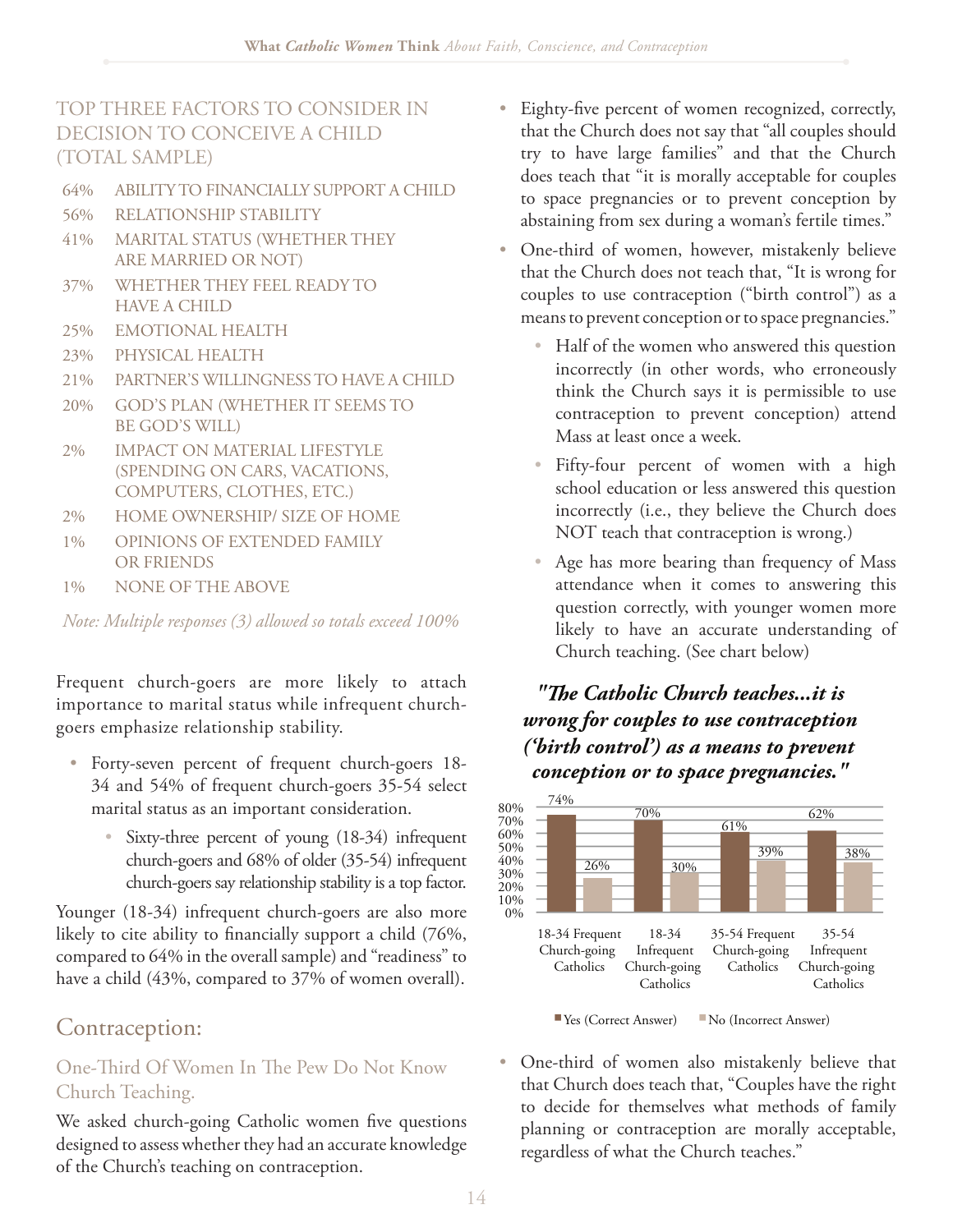- Among those who incorrectly believe the Church says that couples may decide the morality of contraception regardless of Church teaching, nearly half (46%) attend Mass weekly.
- Sixty-three percent of women with a high school education or less answered this question incorrectly.
- $\bullet$  A slightly smaller percentage (26%) believes, in error, that the Church does not teach that, "Couples must follow the teaching of the Catholic Church about which methods of family planning are morally acceptable."

## Attitudes Towards Teaching On Contraception: Negativity And Nuance

#### Few Completely Accept Teaching But Some Open To Learning More

We presented Catholic women with a "statement of Catholic teaching about contraception and family planning" (listed below) and then asked them if they accepted the teaching completely, in part, or not at all. Our findings do not support the common perception that Catholic women express nearuniversal, monolithic opposition to the Church's teachings on contraception. While the majority of church-going Catholic women do not completely accept the Church's teaching on contraception, their reactions to those teachings are far more nuanced and receptive than typically portrayed. Catholic women fall into three categories: "the faithful," "the dissenters," and the "soft middle."

Statement: "The Catholic Church teaches that sex is designed by *God to unite the couple in the most intimate expression of selfgiving love and to create the possibility of new life (children). It is wrong to intentionally separate the life-giving and love-giving purposes of sex by using contraception, birth control, or voluntary*  sterilization specifically to prevent conception. Each couple may *decide in good conscience when and how many children to have, but can never use an immoral method (contraception, birth control, or sterilization) to avoid pregnancy or space their children. Couples who wish to avoid or postpone pregnancy may observe the signs of a woman's fertility and abstain from sex during those fertile times ("Natural Family Planning").* 

#### The Faithful: Acceptance strongest among women who frequent the Sacraments

Catholic women who completely "accept" the Church's teaching on contraception and family planning (the "faithful") represent a small percentage (13%) of churchgoing women overall. However, women who regularly receive the Sacraments are significantly more likely than women overall to accept the Church's teaching completely. And, perhaps surprisingly—given the strong cultural messages that women "need" contraception—27% of young, weekly church-goers fully accept the Church's teaching against contraception.

- Thirty-seven percent of women who attend Mass weekly and who have been to confession in the past year fully accept Church teachings on contraception.
- Thirty-one percent of women who went to Confession in the past year accept the Church's teaching on contraception and family planning.
- Twenty-seven percent of young (18-34) frequent church-goers completely accept the Church's teaching on contraception.
- Twenty-four percent of self-described conservatives completely accept the Church's teaching on contraception.

#### Surprising Non-factors: Church "influence," homilies, and Catholic schooling

Few women who describe themselves as influenced by relevant Church teachings, who glean Catholic teaching from homilies, or who attended Catholic schools completely accept Church teaching on contraception and family planning.

- Women hear the Church's "advice," but decide for themselves: Only 21% of women who say Church teachings "influence" their beliefs about what's right or wrong in terms of sex, contraception, and reproduction completely accept the Church's teaching.
- Homilies don't do the job: Whether by neglect or design, Catholic homilies have failed to communicate persuasively the Church's teachings on contraception and conscience formation.
	- Among women who say the homily in Mass is a primary source for learning about Catholic teachings, only 15% fully accept the Church's teachings on contraception and family planning.
- Catholic schooling doesn't make much difference either: Just 15% of women with five years of Catholic schooling fully accept the Church's teachings on contraception.
	- By comparison, 11% of women who never attended Catholic schools fully accept Church teaching on contraception—a statistically similar result.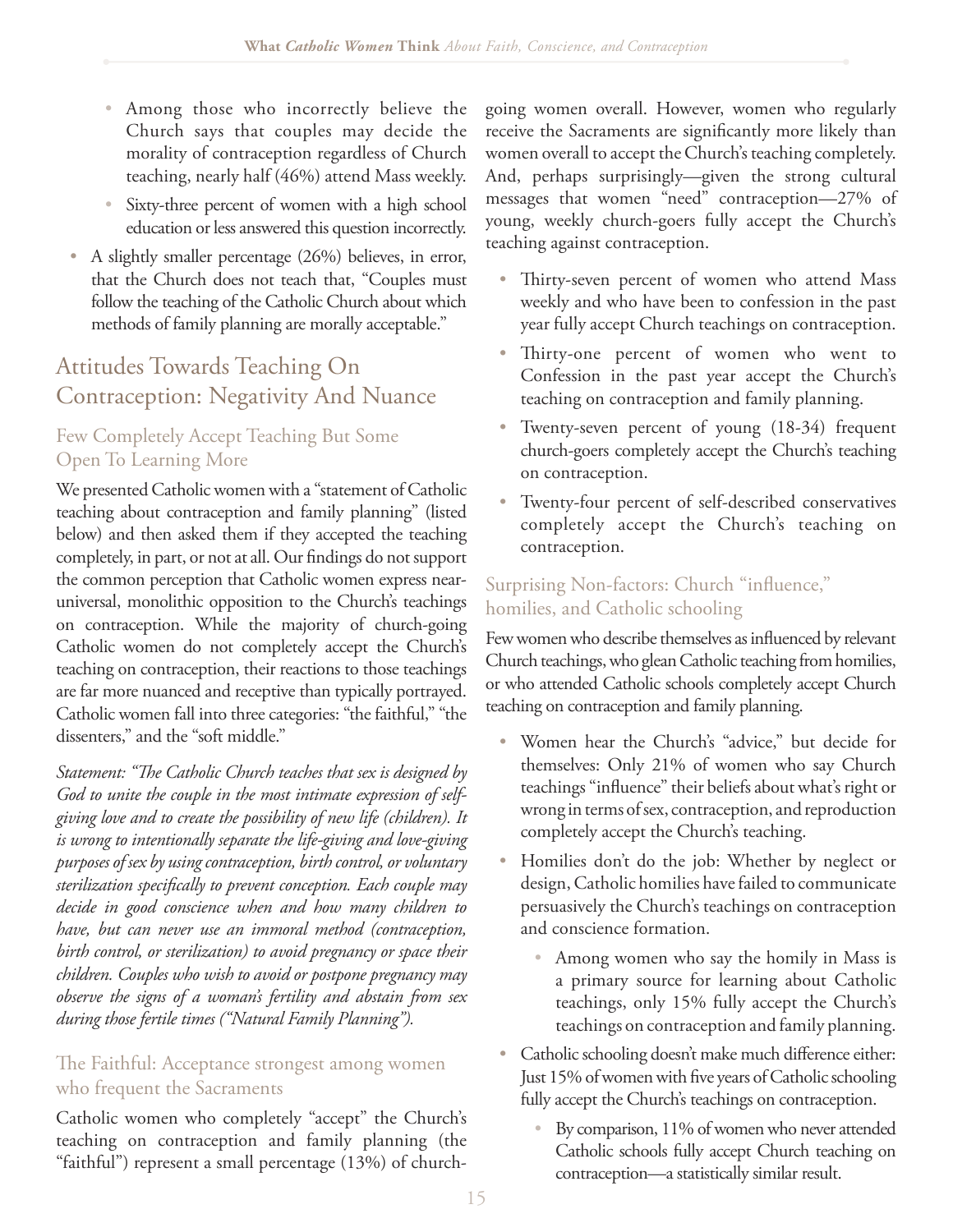#### The Dissenters: A strong minority overall but a majority among infrequent Mass-goers

Catholic women who unequivocally reject the Church's teaching on contraception and family planning ("dissenters") and profess no interest in learning more about those teachings represent a strong minority of church-going women. Not surprisingly, women who attend church less frequently are more likely than frequent church-goers to reject the Church's teaching out of hand. However, nearly one in four  $(24%)$  women who attend Mass weekly express firm opposition to the Church's teachings.

- Thirty-seven percent of women overall say that they "do not accept" the Church's teaching on contraception and family planning.
- Dissenters predominate among infrequent church-goers, but not among women who frequent the Sacraments.
	- Fifty-two percent of infrequent church-goers completely reject the Church's teaching on contraception.
	- Twenty-four percent of weekly Mass-goers completely reject Church teaching on family planning and, when asked, say they are not interested in learning more.
	- Twelve percent of women who attend Mass weekly and who have been to confession in the past year completely reject Church teachings on contraception.
- Fifty-one percent of self-described liberals completely reject Church teachings on contraception.

#### The Soft Middle: Open to Learning More

A plurality of Catholic women overall (44%) accepts "parts of this teaching but not all." They represent a "soft middle," unwilling to completely reject Church teaching, but unable to fully accept it either. [*Note: Six percent of women overall said they are "not sure/don't know" if they accept or reject the Church's teaching on family planning and contraception.*]

• Forty-six percent of women who attend Mass weekly and who have been to confession in the past year accept Church teachings on contraception in part but not completely.

Receptivity. Frequent church-goers, while not fully on board with the Church's teachings, tend to be

receptive towards new information and perspectives that support Church teaching.

- Among weekly Mass-goers who accept parts but not all of Church teaching on family planning, 53% show interest in at least one specific way to learn more about Church teaching. (Note: specific options *are discussed in later paragraphs.)*
- By comparison, among all church-going women who accept some but not all Church teaching on contraception, 39% indicate interest in at least one specific option for learning more about Church teaching.

Problem-solvers, not rebels. Just 18% of women who accept parts but not all of the Church's teaching on contraception say their lack of full acceptance is because they do not accept the Church's moral authority on contraception.

• In contrast, 53% of dissenters (women who completely reject Church teaching) reject Church teaching because they do not accept the Church's moral authority on contraception.

#### Reasons Why: Moral Autonomy, Sexual Pleasure, and NFP's 'Ineffectiveness'

Women who said they accept parts but not all of the Church's teachings on contraception or that they do not accept the Church's teaching on contraception were asked, "Why, specifically, do you not accept the Catholic teaching on contraception and family planning?"

Moral Autonomy. Fifty-five percent of women overall reject the Church's teaching on contraception (at least in part) because they believe that the couple has "the moral right" to decide which family planning method to use.

- Seventy-eight percent of dissenters (women who completely reject Church teaching) cite moral autonomy as their reason.
- The "moral right" to decide for themselves was the top reason selected by all subgroups—infrequent and frequent church-goers, older (35-54) and younger (18- 34) women and married and unmarried women indicating broad confusion about the relationship between authoritative Catholic teaching, conscience formation, and moral autonomy.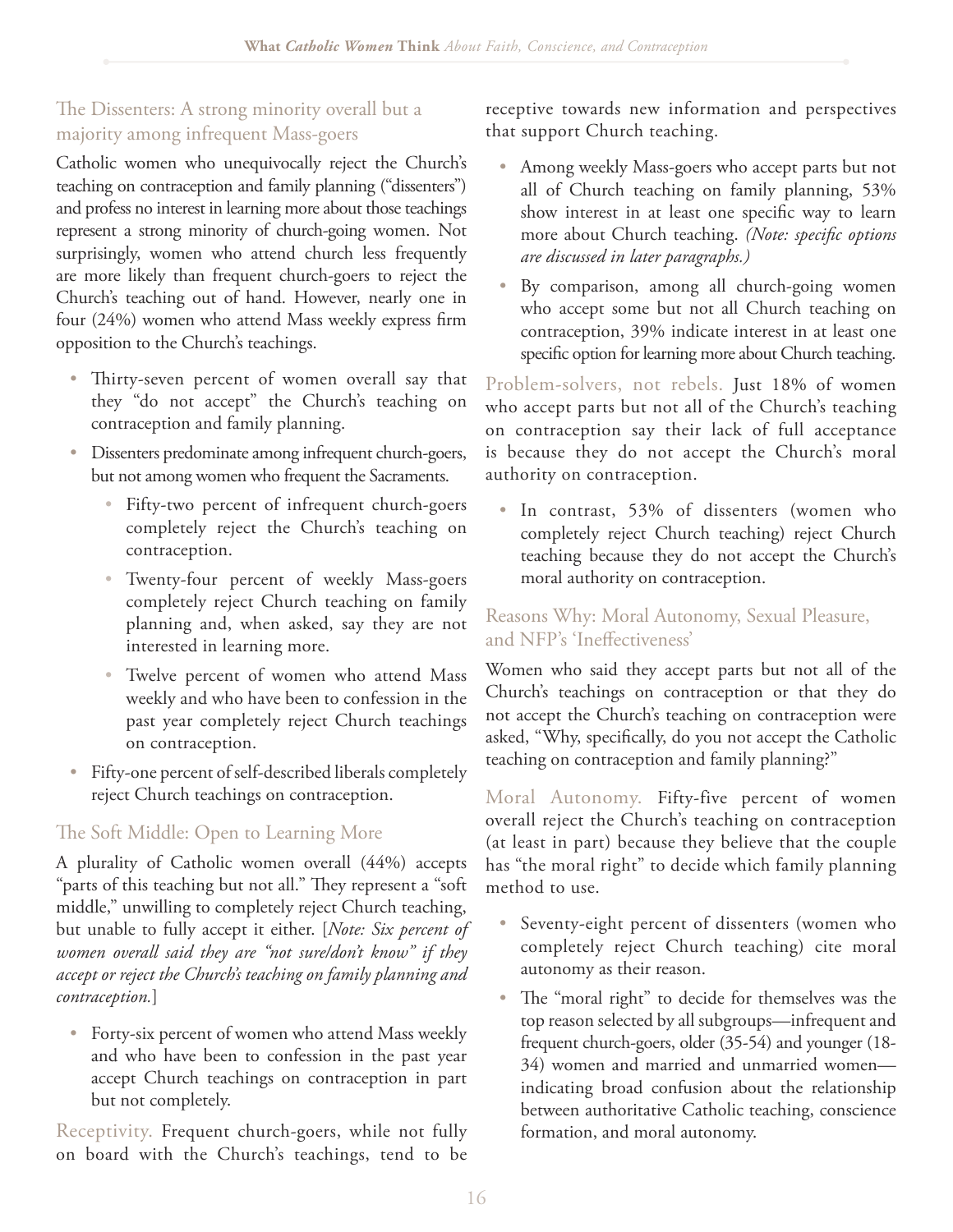- Interestingly, twenty-eight percent overall locate their rejection of the specific Catholic teaching on contraception within the larger context of their rejection of the Church's general moral authority on the issue.
	- Fifty-three percent of dissenters say they reject the Church's specific teaching on contraception because they reject the Church's general moral authority on the issue.
	- In contrast, just 18% of women in the soft middle reject this specific teaching because they reject the Church's overall moral authority.

Pleasure, yes. Babies, no. Forty-six percent of women reject the Church's teaching on contraception, at least in part, because they claim the "right to enjoy sexual pleasure" without fear of pregnancy.

• Sixty-nine percent of dissenters (totally reject Church teaching) select this reason.

Perception: NFP doesn't work. Forty-one percent of women overall say they reject the Church's teaching because they believe natural family planning "is not effective."

- Sixty percent of women who completely reject Church teachings say NFP is not effective.
	- In addition, 19% of women overall reject Catholic teachings on family planning because they view NFP as "impractical or too difficult to use."

Q: "WHY, SPECIFICALLY, DO YOU NOT ACCEPT THE CATHOLIC TEACHING ON CONTRACEPTION AND FAMILY PLAN-NING? PLEASE SELECT ALL THAT APPLY."

- 53% EACH COUPLE HAS THE MORAL RIGHT TO DECIDE WHICH METHODS OF FAMILY PLANNING TO USE.
- 46% COUPLES HAVE THE RIGHT TO ENJOY SEXUAL PLEASURE WITHOUT WORRYING ABOUT PREGNANCY.
- 41% NATURAL FAMILY PLANNING IS NOT AN EFFECTIVE WAY TO PREVENT PREGNANCY OR TO SPACE CHILDREN.
- 28% CONTRACEPTION IS THE ONLY EFFECTIVE WAY THAT A COUPLE CAN CONTROL HOW MANY CHILDREN TO HAVE AND WHEN TO HAVE THEM.
- 28% I DO NOT ACCEPT THE CHURCH'S MORAL AUTHORITY ON THE ISSUE OF CONTRACEPTION AND FAMILY PLANNING.
- 23% FAMILY PLANNING AND CONTRACEPTIVE USE ARE NOT MORAL ISSUES.
- 19% NATURAL FAMILY PLANNING IS IMPRACTICAL OR TOO DIFFICULT TO USE.
- 15% THE CATHOLIC CHURCH HAS LOST MORAL CREDIBILITY TO TEACH ON MATTERS OF SEX AND REPRODUCTION BECAUSE OF THE SEXUAL ABUSE SCANDALS IN THE CHURCH.
- 15% I DO NOT THINK I CAN HANDLE A LARGE FAMILY.
- 1% I DO NOT UNDERSTAND IT.
- 3% OTHER (SPECIFIED)
	- 1% EXTENUATING CIRCUMSTANCES
		- t I DO NOT THINK CONTRACEPTION IS MORALLY WRONG
	- **I DO ACCEPT THE CATHOLIC** TEACHING ON CONTRACEPTION 1% MISCELLANEOUS

*Note: Multiple responses allowed so totals exceed 100%. Question answered only by women who reject, in whole or in part, Church teaching on family planning. It was not answered by women who said they accept the teaching (13%) or are unsure if they accept the teaching (6%).*

Receptivity. Openness to learning more about Catholic teaching on contraception.

We asked Catholic women to indicate interest in "some ways to learn more about Catholic teachings on contraception, family planning, and Natural Family Planning (NFP)" or to indicate that they are "not interested in learning more about Catholic teaching on family planning and contraception."

• Fifty-six percent of women overall say they are not interested in learning more about Church teaching on contraception while 44% of women overall show interest in one or more ways to learn more.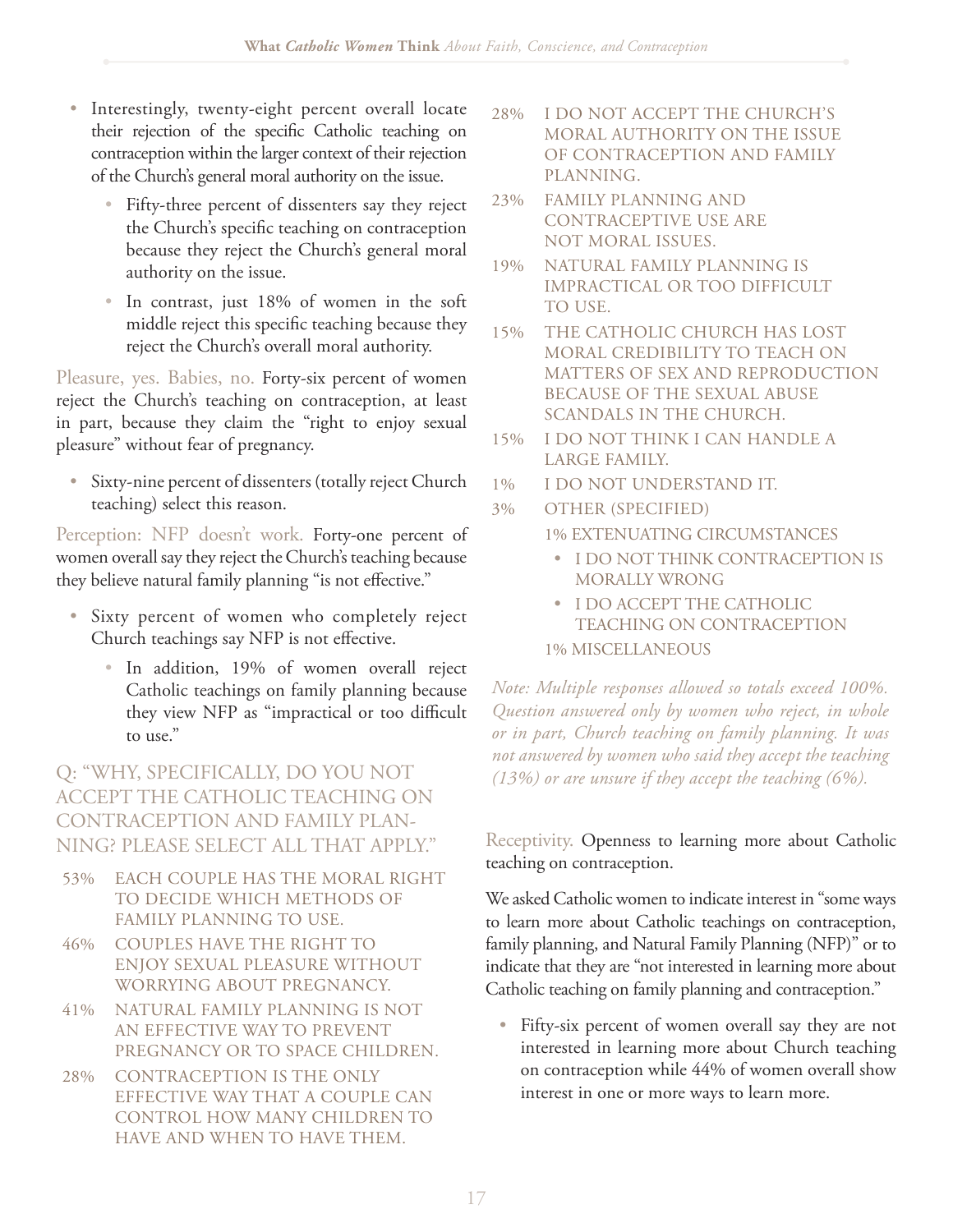- Younger women (18-34) are split evenly: 50% indicate interest in one or more options presented, while 50% say they are not interested in learning more.
	- Older women  $(62\% \text{ of } 35-54 \text{ year old})$ express least interest in learning more, perhaps because age or life stage makes the teaching less personally relevant.
- Fifty-three percent of weekly Mass-goers who accept parts but not all of Church teaching on contraception show interest in at least one specific way to learn more about Church teaching.
	- Thirty-nine percent of all women who accept parts but not all of Church teaching on contraception indicate interest in learning more about the Church's teaching.
- Sixty-seven percent of women who express interest in learning more about the Church's teachings on contraception are already involved in their parish.

#### What Women Want to Know

Women who are receptive to learning more about Catholic teaching on contraception show most interest in the health and relationship benefits of natural family planning (NFP) and in evidence of NFP's effectiveness.

- Twenty-three percent show interest in couples' testimonies about health and relationship benefits
- Twenty-three percent want to see studies that prove NFP's effectiveness.
- Twenty-two percent express interest in a doctor's recommendation of NFP and its effectiveness.
- Twenty-two percent indicate interest in couples' testimonies about NFP's effectiveness.

#### WAYS TO LEARN MORE ABOUT CATHOLIC TEACHINGS ON CONTRACEPTION AND NFP (TOTAL SAMPLE)

- 23% TESTIMONIES FROM COUPLES ABOUT THE HEALTH AND RELATIONSHIP BENEFITS OF NFP.
- 23% STUDIES THAT PROVE NFP IS 97% EFFECTIVE IN PREVENTING PREGNANCY.
- 22% A DOCTOR'S RECOMMENDATION OF NFP AND ITS EFFECTIVENESS.
- 22% TESTIMONIES FROM COUPLES ON THE EFFECTIVENESS OF NFP.
- 20% INFORMATION ABOUT WHY NFP IS PRO-WOMAN (PROMOTES BETTER HEALTH AND SELF-IMAGE AND EQUALITY IN RELATIONSHIPS).
- 16% A HOMILY FROM MY PARISH PRIEST OR BISHOP EXPLAINING THE CATHOLIC TEACHINGS ON CONTRACEPTION AND FAMILY PLANNING.
- 14% A HOMILY FROM MY PARISH PRIEST OR BISHOP ENCOURAGING COUPLES TO USE NATURAL FAMILY PLANNING (NFP).
- 13% MEDICAL INFORMATION ABOUT FORMS OF BIRTH CONTROL THAT ARE ABORTIFACIENT (PREVENT A NEWLY CONCEIVED EMBRYO FROM IMPLANTING AND GROWING IN THE WOMB).
- 1% OTHER (SPECIFIED)
	- UNSURE/DO NOT UNDERSTAND THE QUESTION
	- **MISCELLANEOUS**
- 56% I AM NOT INTERESTED IN LEARNING MORE ABOUT CATHOLIC TEACHING ON FAMILY PLANNING AND CONTRACEPTION (ALLOWED ONLY THIS RESPONSE).

*Note: Totals exceed 100% because women were allowed to*  select multiple responses UNLESS they specified that they *were "not interested in learning more."*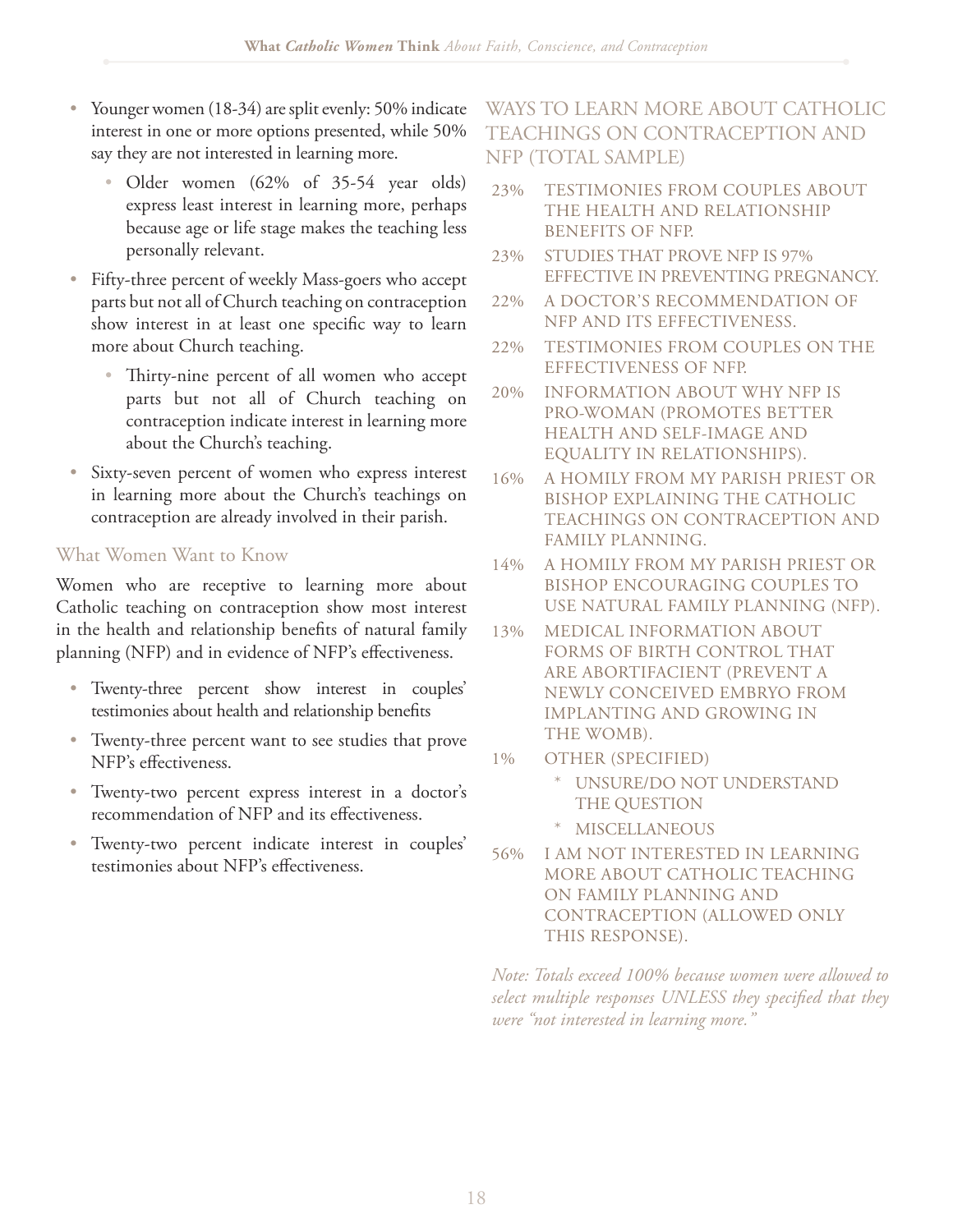## **Conclusion**

Our data challenges the assumption that Catholic women square off in near-universal, unyielding opposition to the Church's teaching on contraception. In fact, the views of Catholic women show considerably more nuance, reflecting ambivalence as well as fidelity or dissent on this issue. In addition, many women who currently disagree with the Church's position show some receptiveness to learning more about what the Church teaches, suggesting a degree of openness that has been overlooked or underestimated until now. However, the data underscores the steep, long-term challenge the Church faces in communicating a correct view of conscience and the Church's role in forming conscience, particularly in matters of human sexuality.

The survey results sound two positive notes for the Church:

First, a significant number of younger Catholics (18-34) who frequent the Sacraments demonstrate an encouraging degree of knowledge of and receptivity towards the Church's teaching on contraception. They represent a small but solid core of women with the potential to communicate the practical and spiritual benefits of aligning one's sexual behavior with the teachings of the Church. The Church must consider how to encourage these women in their faithfulness and enlist them as ambassadors of the "good news" of the Church's teachings on sexuality, including the stance on contraception.

Second, while only a small percentage (13%) of Catholic women overall fully embrace the Church's teaching on family planning, a plurality of women (44%) express partial acceptance of the teaching. And 53% of weekly Mass-goers who only partially accept the Church's teaching indicate interest in learning more about it. The sincere faith and previously overlooked receptivity of this "soft middle" in the face of decades of dissent, inadequate homiletics, and the sexualized culture—argue for a strategic effort to re-open a conversation about contraception. Neither hardened rebels nor unquestioningly obedient, many in the "soft middle" look more like practical problem-solvers who need to hear reasons why the Church's teaching makes sense on a practical level. They want to know the benefits—physical, emotional, relational, and spiritual that come from regulating their fertility in the manner proposed by the Church.

With better messaging about the practical benefits of NFP, the Church may interest these women in using a morally licit means of family planning (NFP). And indeed these women will accrue real benefits—including growth in generosity and self-control—even as the Church engages them in the longer-term task of conscience formation, which would address right motives and just reasons for using natural family planning.

Conscience formation, our data suggests, is the real problem underlying the Church's 'contraception problem.' And it is cause for deep concern.

Church-going Catholic women want to do what's right. The women we surveyed reflect a sincere commitment to faith in their daily lives. But they belong to a generation steeped in moral relativism—a generation, Princeton Professor Robert P. George [writes,](http://mirrorofjustice.blogs.com/mirrorofjustice/2010/07/relativism-conscience-and-moral-obligation.html) which generally equates 'conscience' with their own ["moral permission slip,](http://mirrorofjustice.blogs.com/mirrorofjustice/2011/06/no-one-is-more-keenly-aware-than-am-i-that-there-are-many-honorable-fair-minded-and-non-fanatical-liberals-since-there-wer.html)" and which judges right and wrong by depth of feeling rather than consonance with objective truth.

Moreover, at least on the local level, Catholic women have not benefited from the Church's clear teaching on sexual morality. Homilies either have failed to address contraception and conscience formation or have failed to do so persuasively (only 15% of women who rely on homilies as their primary source for Church teaching fully accept the Church's teaching on contraception).

In their reluctance to preach the truth about sex and contraception, many Catholic clergy and lay leaders have ceded the conscience formation of Catholic women to dissenting theologians, contraceptive-promoting medical professionals, and the sexualized popular culture—with disastrous impact.

The poorly-formed consciences of Catholic women find reinforcement at every turn.

Social scientists tell us that individuals can be influenced to do 'the right thing' by ["choice architecture](http://papers.ssrn.com/sol3/papers.cfm?abstract_id=1583509)," an environment that encourages them to make beneficial choices. Factors such as default options, feedback loops, incentives, and disincentives ["nudge"](http://www.amazon.com/Nudge-Improving-Decisions-Health-Happiness/dp/0300122233) people to make better choices—choices that align with the person's deeper goals and beliefs.

For decades now, Catholic women have made decisions about family planning and contraception from within a faulty choice architecture promoted by the culture and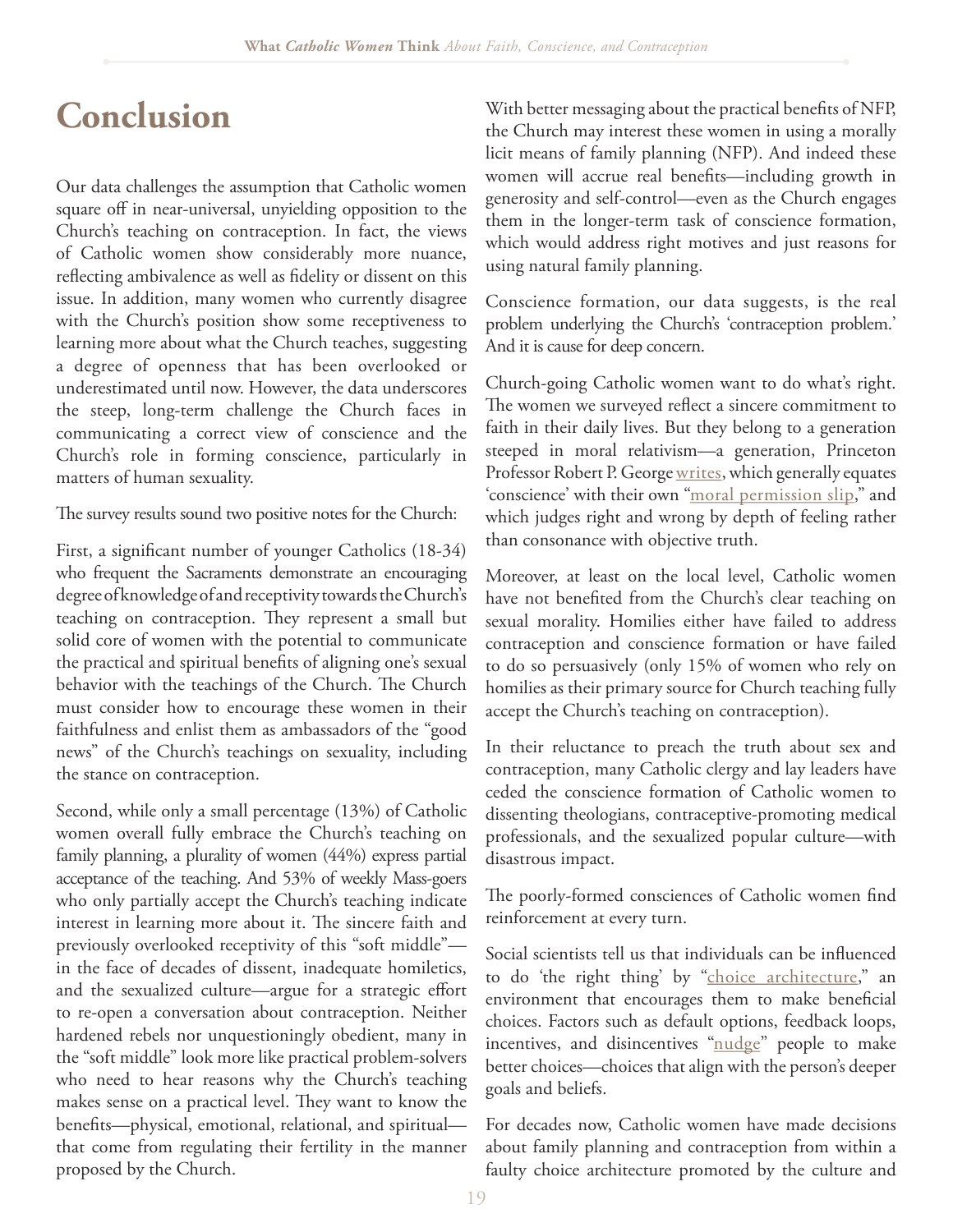reproductive rights advocates. The sexually permissive culture, for example, mocks the teachings of the Church, mistakenly equates modern natural family planning with old-time, ineffective methods, and signals social disapproval of families who have more than two, "planned" children. Abortion advocates, asserting a woman's right to decide reproductive issues unfettered by law or morality, distort the meanings of "freedom," "choice," and "conscience." The medical community including many Catholic medical professionals in effect sways the decisions of Catholic women by promoting contraceptives as the automatic, default option for preventing pregnancy.

Even more problematic, however, is the way some leaders within the Church have reinforced this faulty choice architecture instead of challenging it. It is common knowledge that untold numbers of Catholic priests, religious, teachers, professors, theologians, pre-Cana mentors, writers, and ministry leaders openly deride the Church's teaching on contraception. Others, perhaps well-intentioned, present Church teachings inaccurately, fail to correct faulty conscience formation, or dismiss natural family planning as unworkable. In so doing, these Catholic voices deprive Catholic women of meaningful choice. They rob women of the knowledge and spiritual guidance women need to make informed family planning decisions that align with the Catholic faith, respect God's design for marital sexuality, embrace responsible parenthood, and avoid negative health, marital, and emotional consequences.

Similarly, Catholic parents, friends, and relatives who fall silent when their loved ones reject the Church's teaching on contraception effectively reinforce that choice by their silence. Their failure to provide meaningful feedback—to speak the truth, albeit gently and without condemnation—deprives women of information and insight that might help them form their consciences in light of objective truth and point them towards morally correct decisions.

In the final analysis, the survey highlights a steep challenge ahead: the Church must re-assert the integral role of Church teaching in the formation of conscience and, in the process, proclaim a consistent sexual ethic to an audience formed more by popular culture than by the teachings of the Catholic Church.

## Nudge: Presenting the Church's Teaching, Unapologetically

The Church's teaching against contraception is clear. More than that, however, the Church's beautiful teaching on sexuality, married love, and responsible parenthood shows Catholic women a spiritually and personally rewarding path for themselves and their families. This teaching needs to be presented frequently, positively, and without apology, from the pulpit and through Church ministries. But it also needs to be presented persuasively— something the Church has struggled to do effectively—and through new communications strategies including new media, social communications, peer ministries, and other new approaches.

#### Next Steps: Research to Support Persuasive Communication

We suggest that this survey, or a similar instrument, be administered in Spanish and English to a sample of Hispanic women. The present survey, administered in English, did not include a large enough sample of representative Hispanic women to measure reliably this population's views and understanding of Church teaching on sexuality and reproduction. Ideally, a survey of Hispanic women would assess their beliefs about faith, conscience, and contraception as well as the impact of acculturation on those beliefs. This information is vital not only because the face of the Church is increasingly Hispanic but also because, in some urban areas, Hispanic youth have been [targeted](http://www.nytimes.com/2011/08/11/opinion/sex-education-long-overdue.html) for aggressive sexual education efforts that undermine Catholic beliefs and values. The Church needs to empower Hispanic women—especially mothers, aunts, and grandmothers with the truth of the Church's teaching, presented clearly and persuasively, not only for their own sakes but also for the sake of the next generation. Understanding *what Hispanic Catholic women think* will be the first step towards that important effort.

Another helpful follow-up might include a survey of Catholic clergy, asking them what tools, resources, and support they believe would help them preach and minister more effectively in support of the Church's teaching on sexuality, contraception, and reproduction. It also would be helpful to know how they currently express the Church's teaching on conscience and contraception and how they express the benefits and drawbacks of contraception and natural family planning. Finally, it would be helpful to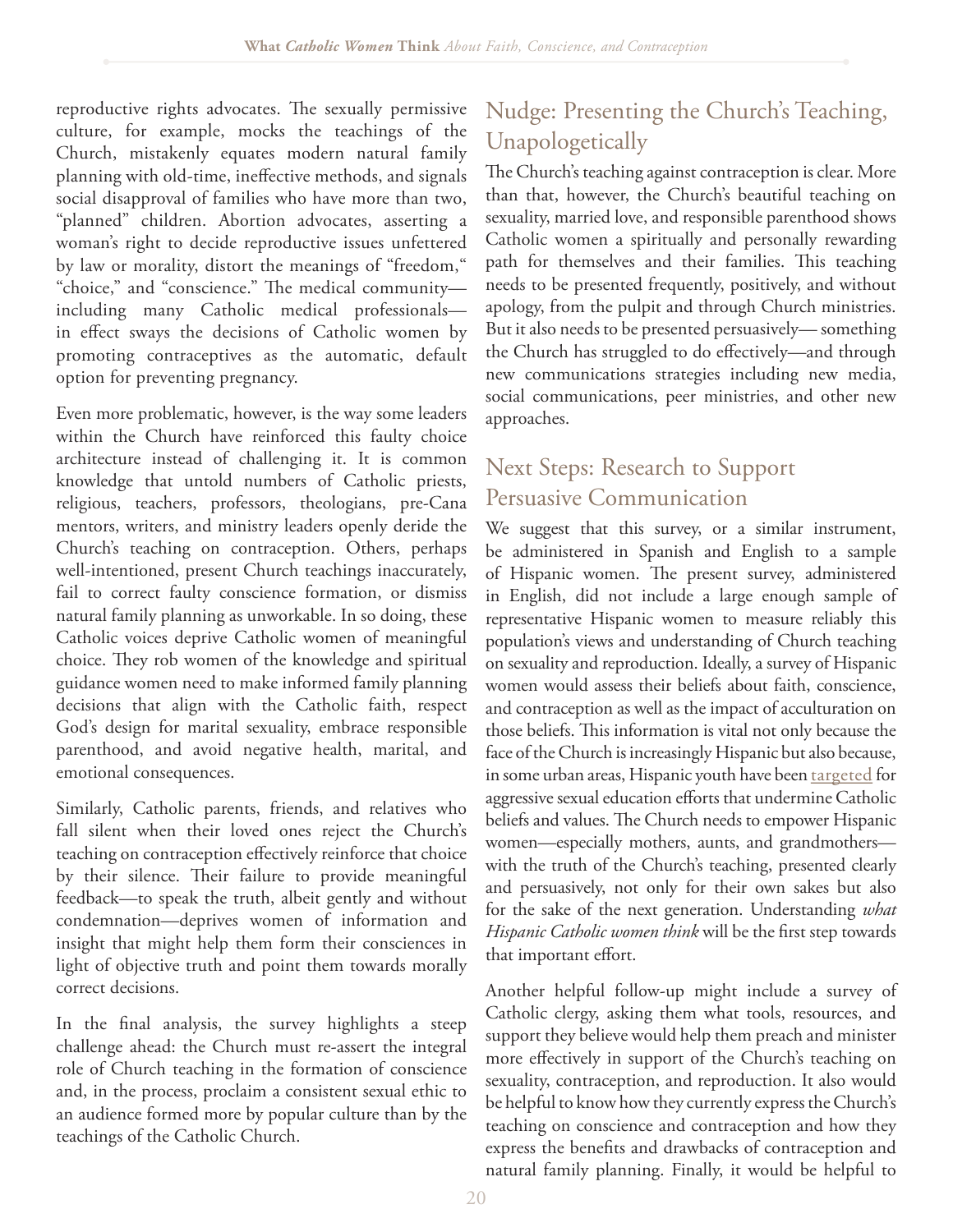collect "best practices" —the language, messages, and approaches that clergy have found most persuasive in presenting the Church's teaching on these topics to women, men, teens, and engaged or married couples.

Our data suggests an acute need for research that identifies the best language and messaging—and the best use of images, video presentations, and interactive websites—to communicate the Church's teachings on sex and reproduction simply, clearly, and persuasively. In particular, language and message testing should aim to make the Church's teaching more accessible to less-welleducated Catholics. Our research indicates that women with only a high school education show much poorer understanding of the Church's teaching on contraception and family planning. Priests and ministry leaders need simple, less theological and more concrete language to explain the teachings of the Church, so that to all Catholics have meaningful access to the truth.

Although leadership from the pulpit on these issues is crucial, we hope that the Church will draw from the experience and leadership of Catholic women themselves. Well-formed Catholic women, especially Catholic medical professionals, can provide invaluable encouragement and persuasive personal witness to other Catholic women. We propose a few ideas below—conversation starters, really on ways that the Church can better engage Catholic women in support of the Church's teachings.

## Towards a New Strategy

We hope this report prompts others to pursue related inquiries within their own areas of expertise. For example, the natural family planning community might conduct focus groups to better orient an outreach towards women who represent the "soft middle" on contraception—women whose objections and misperceptions about natural family planning need to be overcome from the outset because their initial motivation is practical rather than a specific desire to embrace the fullness of Church teaching.

Marjorie Campbell, a Catholic lawyer, canon lawyer, and the founder of [NewFeminism,](http://www.newfeminism.co/) sees promise in "how important faith is to Catholic women and the importance of homilies as a primary source of information on Catholic teachings." These results "suggest an encouraging willingness, even hunger, to know more." At the same time, she notes that factual and theological

misinformation, lack of familiarity with Catholic thought (e.g. Theology of the Body) and the "widespread confusion about how to reach moral judgments" point to a "grave need to drive accurate information from the pulpit." Mrs. Campbell urges close collaboration between priests and well-formed Catholic women to develop more effective ways to address 'difficult' subjects during homilies and in ministry. She emphasizes that in light of women's claims to moral autonomy in conscience formation, reinforced by the cultural mindset to make decisions by "what 'feels' morally acceptable," effective outreaches should strive for a tone that is personal, factual, and non-judgmental.

Advisory Committee member [Lisa Hendey,](http://lisahendey.com/) founder of the popular website [CatholicMom,](http://catholicmom.com/) observes that while women have relied on homilies for information in the past, social communications offer a vital tool for reaching today's Catholic women. She notes that, "Yes, we need more preaching on these issues in Mass and in homilies, but we faith-filled women also need to live out a greater conviction to sharing our witness with our families, neighbors, co-workers and fellow parishioners." Social media allows women to share their struggles, decisions, and success stories as they strive to live a faithful Catholic life. The ["new media"](http://www.usccb.org/about/leadership/usccb-general-assembly/2012-june-meeting/using-the-new-media-for-the-new-evangelization.cfm) emphasis of [Bishop John Wester](http://www.usccb.org/about/leadership/usccb-general-assembly/2012-june-meeting/using-the-new-media-for-the-new-evangelization.cfm) at the June 2012 USCCB meeting suggests a welcome interest in the power of social media to support Catholic teaching on faith, conscience, and contraception.

In a similar vein, Dr. Jennifer Roback Morse (who leads the [Ruth Institute](http://www.ruthinstitute.org/) and educates college students about traditional marriage) suggests that Church ministries might successfully train young women as peer counselors to present the Church's teaching accurately and make a persuasive, benefits-oriented case for living in accord with it.

Erika Bachiochi, J.D., and the Editor of *[Women, Sex, and](http://www.amazon.com/Women-Sex-Church-Catholic-Teaching/dp/0819883204)  [the Church](http://www.amazon.com/Women-Sex-Church-Catholic-Teaching/dp/0819883204): A Case for Catholic Teaching*, argues that the while the Catholic medical community must continue to improve the effectiveness and reliability of NFP (and educate the medical establishment about NFP benefits), clergy and lay leaders alike must sow seeds of trust in God and generosity towards children. These attitudes come into play not only in the initial decision to conceive a child but also in the difficult periods of child-rearing that inevitably follow. Hearts disposed to rely on God will grow in patience and trust even when faced with an unexpected pregnancy or other difficulties.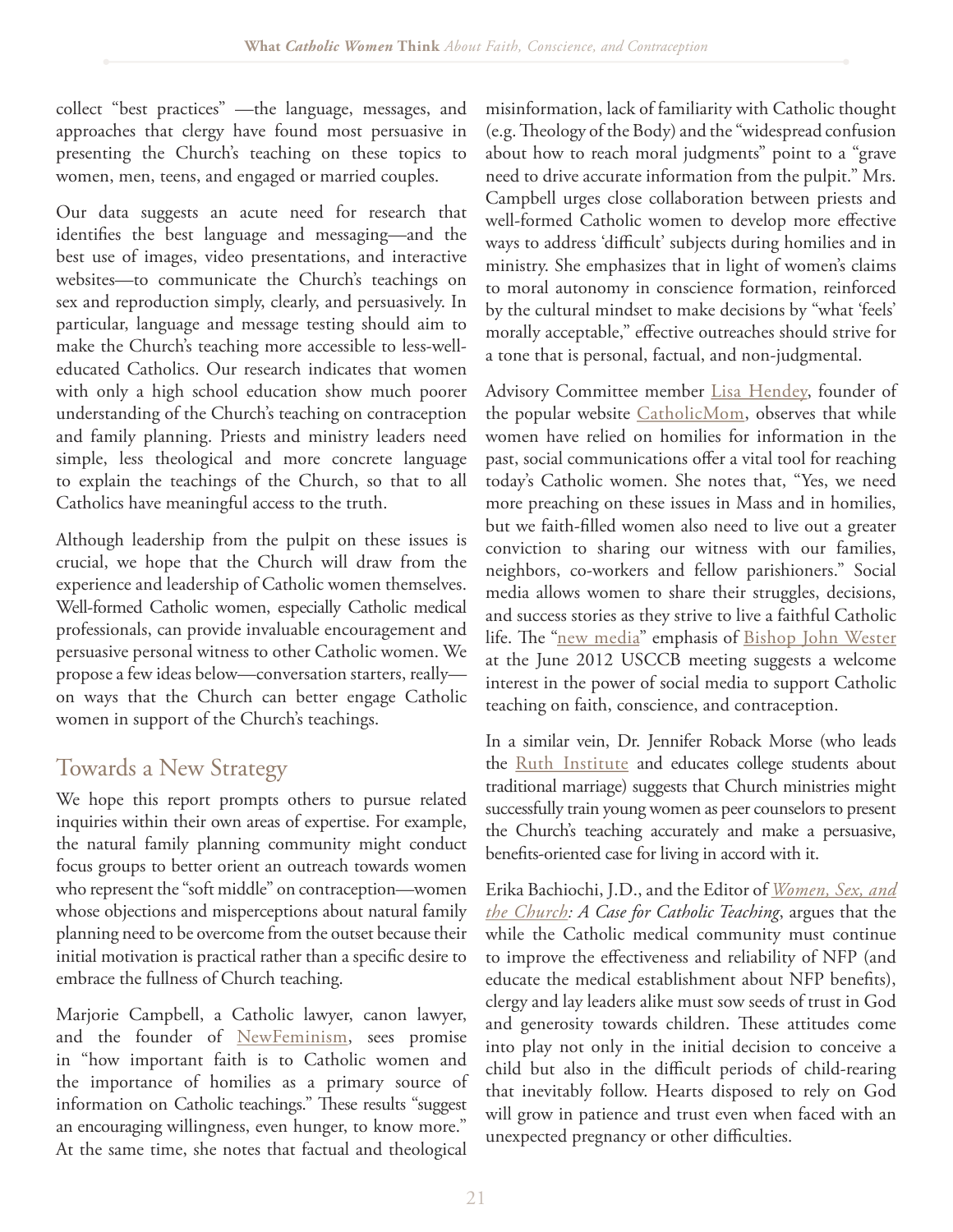Lisa Brenninkmeyer, a convert to Catholicism and founder of the excellent Scripture study for Catholic women, [Walking with Purpose](http://www.walkingwithpurpose.com/), sees a call to action in the survey results:

*If we were to do an analysis of the decline of the in\$uence of Christianity in Europe, something I experienced "rst hand while living there, it would be clear that the US is heading in the same direction…* The key question is, how are we responding? Are *we responding in a manner that is pushing this generation away instead of winning them to Christ? Are we better known for what we are against rather than what we are for?*

*I feel great hope when I read the writings and hear the*  speaking of Christopher West regarding the Theology *of the Body. He…communicates the teachings of the Catholic Church on sexuality in a way that considers these teachings not the 'bad news that we are stuck with,' but rather the good news that can be our strongest tool in evangelization...*

*Finding a way to incorporate the Church's teachings on sexuality as the solution to the meaninglessness and hurt that comes from following our culture's guidance can be an excellent tool in the new evangelization…[I hope] this research will serve as a springboard for creative minds to "nd ways to winsomely communicate the life-giving truths of Catholic moral teaching.*

All of us involved with this project join Mrs. Brenninkmeyer in praying that we would "never lose sight of the bigger picture, which is the number of baptized Catholics who haven't yet experienced conversion of heart. May these findings lead us closer to the best ways to meet Catholics where they are, and lead them to where God wants them to be."

And that, in the final analysis, is the purpose behind this report, *What Catholic Women Think About Faith, Conscience, and Contraception*.